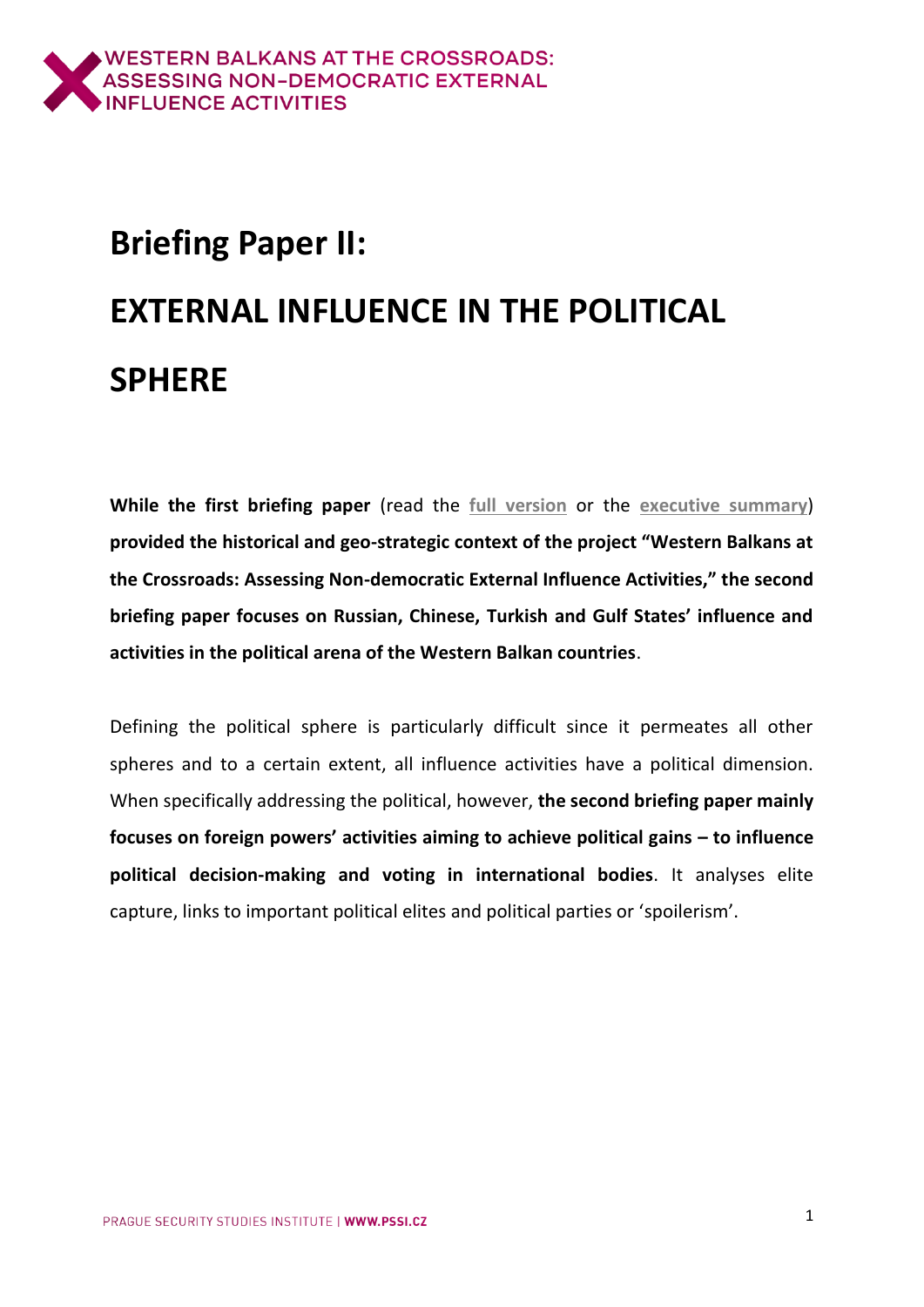

#### **CONTENT**

<span id="page-1-0"></span>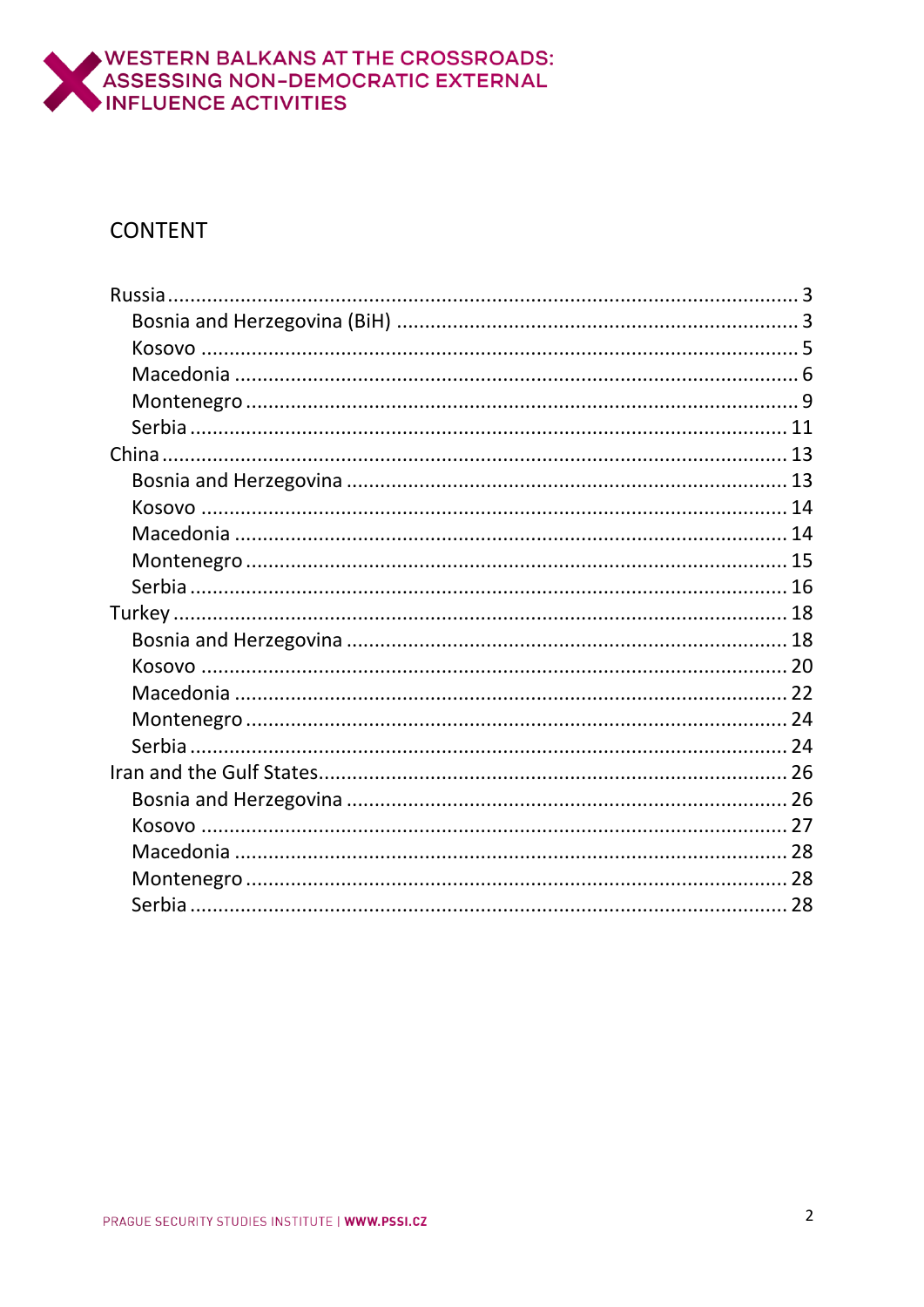

# **Russia**

Russian officials often build close links to particular influential political figures and provide support, although often just rhetorical, to pro-Russian or nationalist parties. When looking for allies, they draw on historical, cultural and religious links and often portray themselves as protectors of the Orthodox population, most importantly Serbs, and their interests.

Due to the popularity it enjoys as a 'mighty alternative' to the West, Moscow is able to sustain Russia's image of a superpower and limit its efforts to a few impressive, but low-cost gestures that fit the anti-Western narrative of the local political elites. For instance, it rolls out lavish receptions for Balkan politicians in the Kremlin or hand out some outdated military equipment as a present.<sup>1</sup> These gestures enable Russia to strengthen its position within the region and establish deeper ties with the governing elites.

The Kremlin also capitalises on Russia's seat in several international bodies, particularly in the UN Security Council. They give it significant leverage especially when disputed territories and inter-ethnic tensions come into question such as in Serbia-Kosovo relations and Bosnia and Herzegovina. Even though Moscow insists that its activities are not aiming at destabilising the Balkans, the Western governments perceive Russia's interference in the Balkan countries as malicious.

### <span id="page-2-0"></span>**Bosnia and Herzegovina (BiH)**

In recent years, Russian presence in and influence over BiH became dependent almost solely on the political marriage of Russian officials and diplomats with Milorad Dodik, the current president of Bosnia's Serb-dominated entity of Republika Srpska (RS), and the undisputed leader of RS's ruling party, the Alliance of Independent Social Democrats (SNSD).

PRAGUE SECURITY STUDIES INSTITUTE I WWW.PSSI.CZ

<sup>1</sup> Maxim Samorukov, "Russia's Tactics in the Western Balkans," Carnegie Europe, 03.11.2017.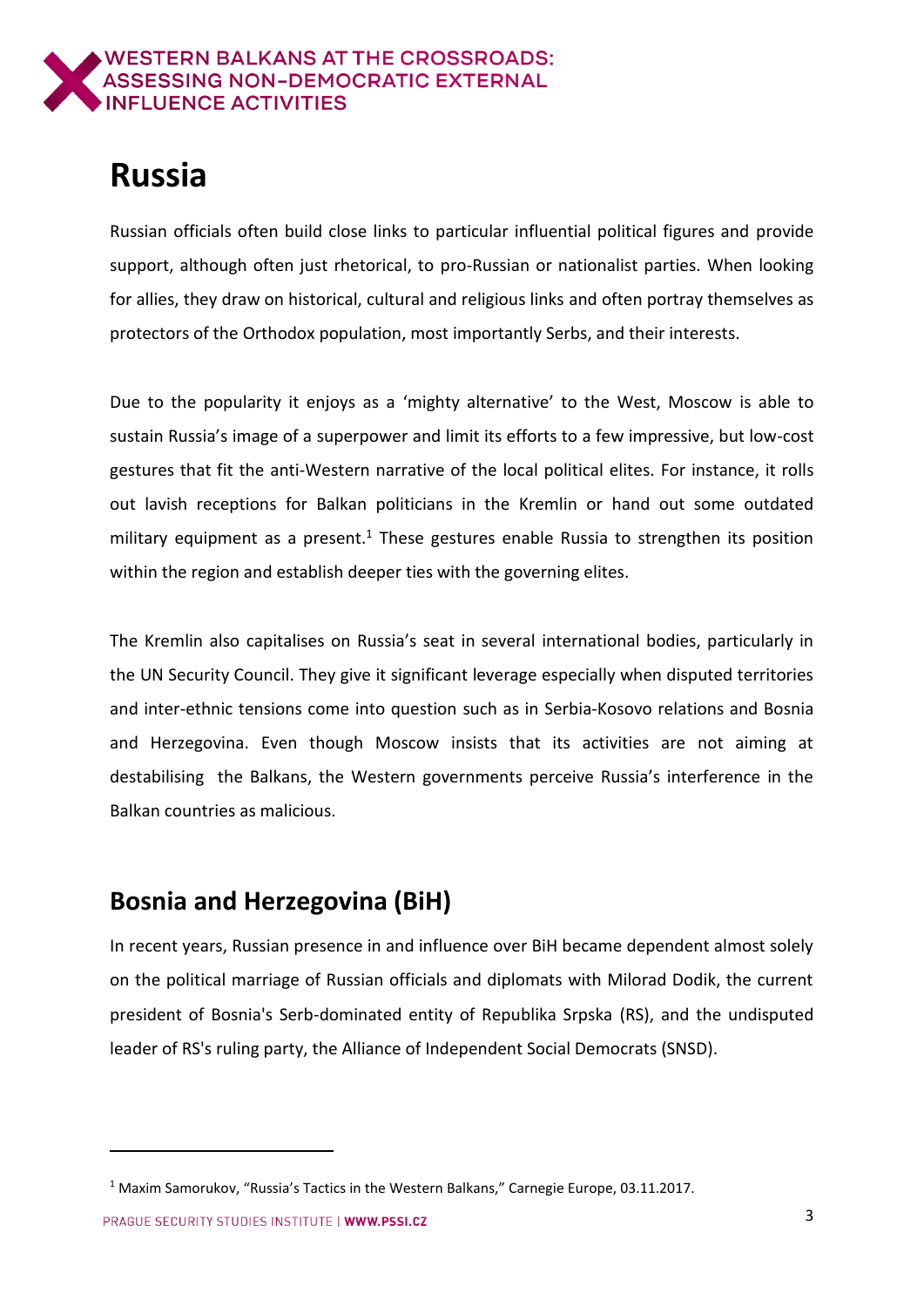

As a result of Kremlin's bias towards Dodik, Dodik is among those politicians who meet Russian President Vladimir Putin most often. The latest such meeting took place on the margins of the International Economic Forum in St. Petersburg in June 2018, where Dodik has been a regular guest for the past several years. It was at least their sixth meeting in the last three years.<sup>2</sup> In most of these meetings, Dodik was given only very short time with Putin, and the meetings did not have much of a political impact. However, thanks to his complete control over RS media, Dodik<sup>3</sup> has been able to capitalise on these events and present them to the local public as major happenings crucial for the future of RS.<sup>4</sup>

Some RS officials and experts believe that Kremlin's reliance on Dodik has been partially a result of Dodik's drive for the independence of RS. So far, Russia has appeared careful to block Dodik from pushing for full independence of RS - something which many experts thought would lead to a new conflict – as signalled through press communiqués issued after the meetings of the Peace Implementation Council (PIC)<sup>5</sup> in December 2016 and in June 2018. In these statements, Russia joined other international actors in stressing that neither of Bosnia's two entities had a right of secession.<sup>6</sup> However, Russia finds Dodik's calls for independence as a useful tool to intimidate the Western officials and its rhetorical support to Dodik is believed to have contributed to Dodik's gradual radicalisation.<sup>7</sup>

Russian officials have recently tried to also establish better relations with few other RS officials and opposition figures, including Mladen Ivanic, the Serb member of the presidency and former leader of Party of Democratic Progress (PDP). In 2016, they met the new leader

<sup>2</sup> Danijel Kovacevic, "Putin-Dodik Comradeship Causes Uncertainty for Bosnia," *Balkan Inisght,* June 8, 2017, http://www.balkaninsight.com/en/article/putin-dodik-comradeship-causes-uncertainty-for-bosnia-06-07-2017. <sup>3</sup> Another example of Russian preference of Dodik was made back in 2007 when Russia's state oil company Zarubezhenft purchased majority stakes in several Bosnian oil companies worth 121.1 million euros. This investment made no real profit for Russia but rather served as a tool to strengthen both Dodik's position in RS and Russian influence in RS

<sup>4</sup> Interviews with several senior RS officials 2016-2018.

<sup>&</sup>lt;sup>5</sup> The ad-hoc body made of countries and international organizations involved in the implementation of Bosnia's peace deal, which is overseeing the work of Bosnia's Office of the High Representative (OHR). <sup>6</sup> OHR press releases, http://www.ohr.int/?cat=244.

 $<sup>7</sup>$  Ibid.</sup>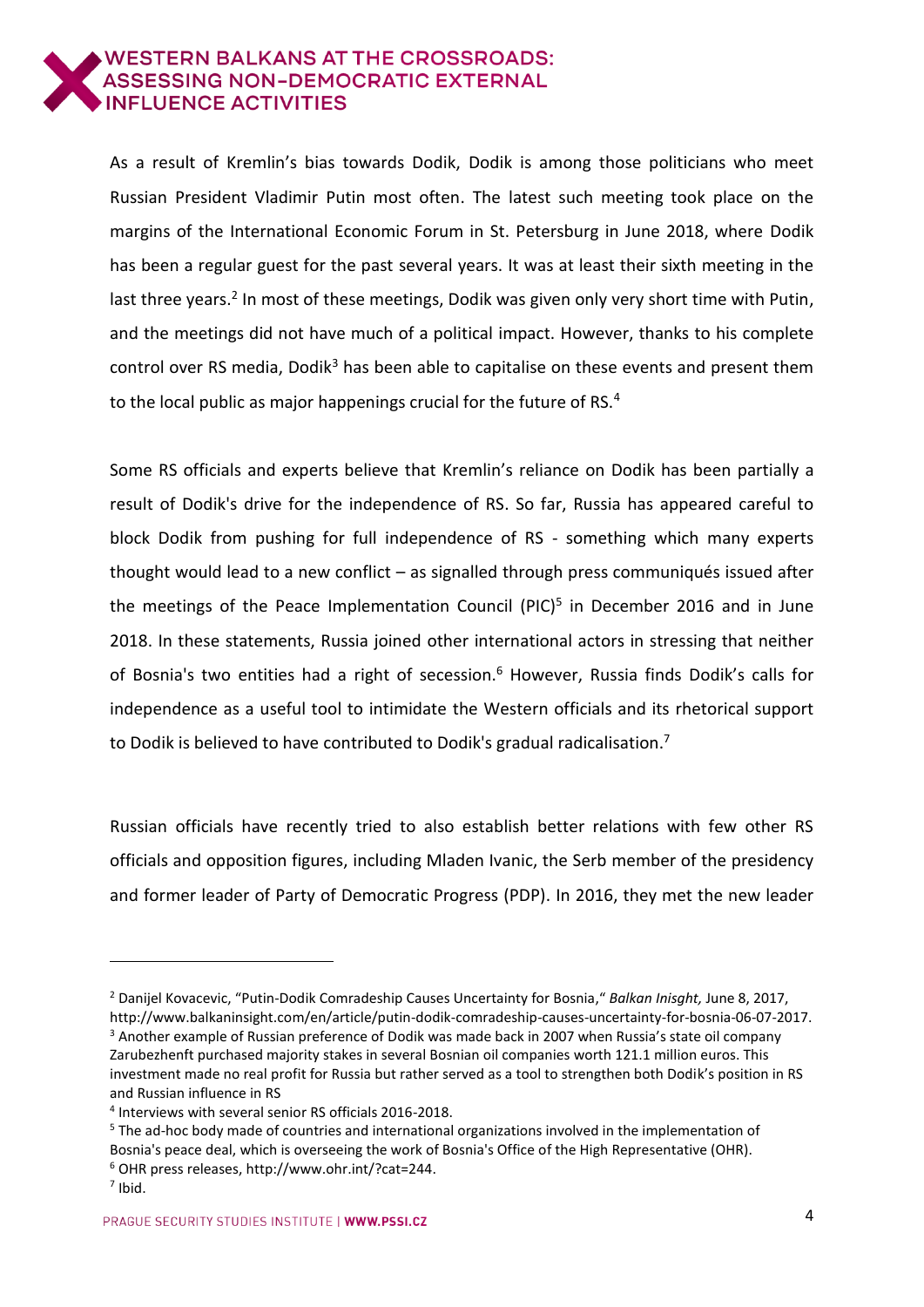of the main RS opposition party, the Serb Democratic Party, Vukota Govedarica, but found him not to be politically relevant.<sup>8</sup>

On the other hand, throughout this period Russian officials had relatively decent, but generally cold and sporadic relations with Bosniak and Bosnian Croat officials. Bosniak officials see Russia as an exclusive partner and supporter of Bosnian Serbs and especially of Milorad Dodik. They have not tried to get any closer to Moscow but rather often criticised it - with or without merit - for its support to Dodik.

Bosnian Croat officials in the past mostly ignored Russia, but as Dodik and Bosnian Croat leader Dragan Covic grew closer together in the recent years, Covic moved to improve his relations with Russian officials. Despite that, Russia today has little or no interest in the Federation and accordingly has little or no political or economic influence there.

Overall, both the Kremlin and Milorad Dodik have significantly benefited from their political marriage. Russia has helped Dodik to stay in power in RS for almost 15 years, and it considers him as the most suitable and as the most usable figure for its own regional, global political position and exertion of its influence in the country, thus representing a major spoiler threat to Western powers.

#### <span id="page-4-0"></span>**Kosovo**

-

Kosovo is considered as a highly pro-Western oriented country and compared to other Western Balkan countries, Russian influence within and over Kosovo's political sphere is limited. Russia continues to refuse the recognition of Kosovo's independence declared in 2008. To achieve a membership in the United Nations, a "green light" from Russia, which can only happen with a blessing from Serbia, is indispensable for Kosovo. Russian position in the UN Security Council and a strong Serbian minority in Kosovo, which historically shows positive sentiments for Moscow, therefore, give Russia significant leverage in Kosovo.

<sup>8</sup> Interview with a senior Bosnian Serb official, 2017.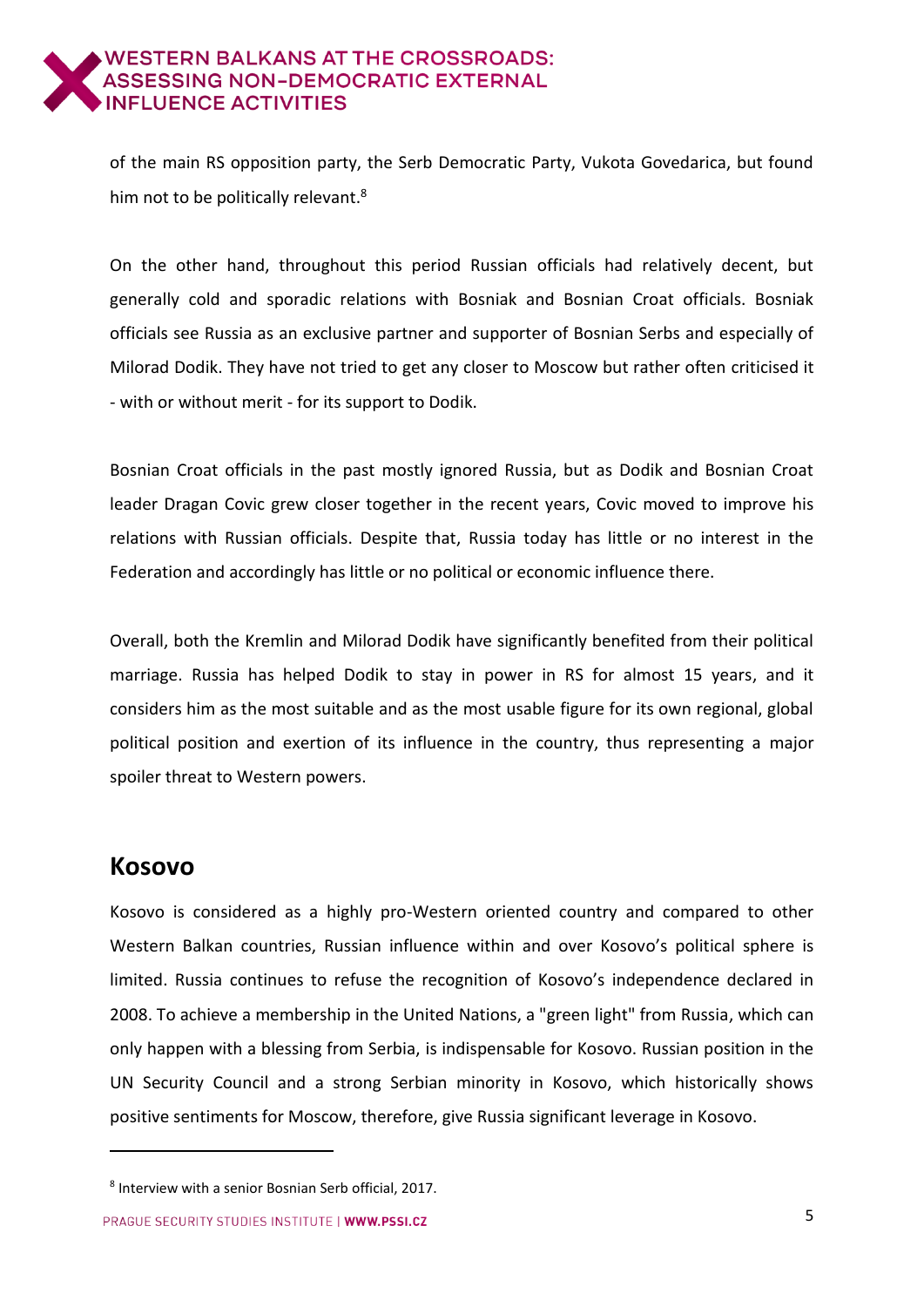

Kosovo and Serbia have recently embarked on a final phase of political negotiations, which are expected to conclude with an agreement that both parties are seeing as a "painful compromise." On the one hand, Serbia insists on establishing the powerful Association of Serb municipalities as a unique organisation, with extended competencies. The Kosovar side, on the other hand, fears that this could pave the way to Kosovo's "Bosniaziation." Some experts argue that the creation of the Association of Serb municipalities could lead to greater Russian interference into internal matters or even that "Russian influence through the Association/Community of Serb Municipalities would pose a challenge for the normal functioning of the state of Kosovo, causing a blockade of the country's decision-making."<sup>9</sup> Although Russia is officially supporting the political talks between Kosovo and Serbia, it does not hide its preference for Serbs gaining more leverage in the final agreement.<sup>10</sup>

Some of these Serb municipalities, in fact, have high esteem for Russia and President Vladimir Putin. For example, paintings of his portrait have appeared in different parts of towns of those municipalities. As part of a scenario of the establishment of a Community with extended competencies, Russia's influence in Kosovo is expected to grow.<sup>11</sup>

### <span id="page-5-0"></span>**Macedonia**

-

As Macedonia's chances of becoming NATO's 30th member state have increased, so has Russia's political meddling. A major obstacle to Macedonia's Euro Atlantic integration has been its longstanding name dispute with Greece. On June 17, the Macedonian government agreed to change the country's name to "The Republic of North Macedonia," paving the

<sup>9</sup> Pëllumb Kallaba, "Russian Interference in Kosovo: How and Why?" Kosovar Center for Security Studies (November 2017), http://www.qkss.org/en/Occasional-Papers/Russian-Interference-in-Kosovo-How-and-Why-1011.

<sup>10</sup> "Moscow doesn't want "artificial deadlines" in Kosovo talks," *B92*, July 23, 2018,

https://www.b92.net/eng/news/world.php?yyyy=2018&mm=07&dd=23&nav\_id=104690.

<sup>11</sup> "Russia Challenges Kosovo's Pro-Western Orientation," *Radio Evropa e Lirë*, November 3, 2017, https://www.evropaelire.org/a/rusia-sfidon-orientimin-properendimor-te-kosoves-/28833106.html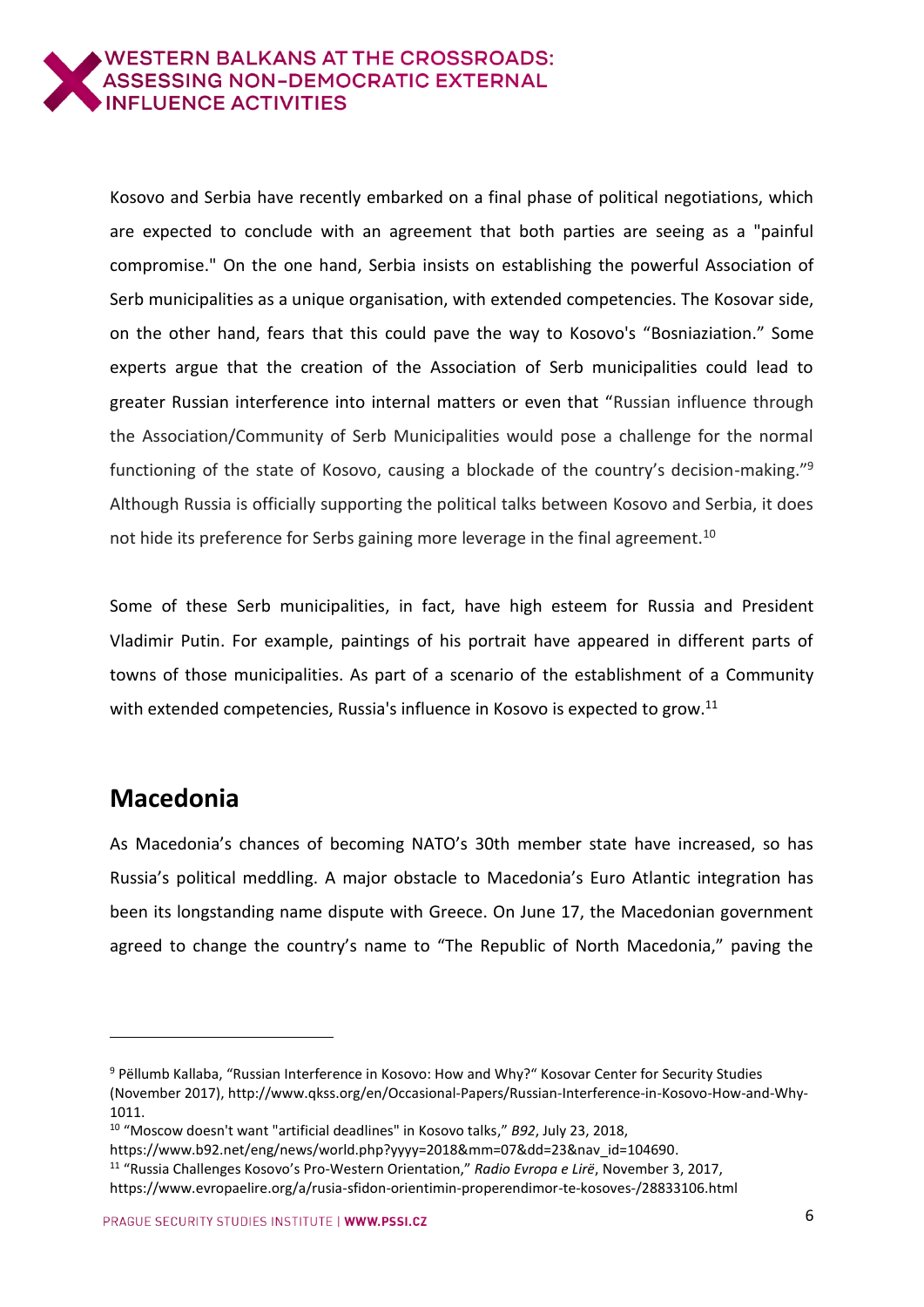road for NATO's invitation for Macedonia to begin accession talks.<sup>12</sup> However, the invitation is conditioned on a name-change referendum in Macedonia, set for September 30, 2018.<sup>13</sup>

Both the Macedonian and the Greek government have identified efforts by Russian individuals to obstruct the name deal. Macedonia's PM Zaev recently divulged that Russian businessmen paid Macedonians to protest and "commit acts of violence" ahead of the momentous referendum.<sup>14</sup> According to the Organized Crime and Corruption Reporting Project (OCCRP), one of Russia's richest businessmen, Ivan Savvidi, has given at least \$300,000 to Macedonian actors in the anti-NATO and anti-name change movement.<sup>15</sup> The money has gone to Macedonian politicians, far-right nationalist organisations, and soccer hooligans.

The leader of the anti-referendum movement is Janko Bachev, the leader of *Edinstvena Makedonija*, a Russophile party whose name directly echoes the Kremlin's ruling party United Russia and which advocates for Macedonia's reorientation towards the Eurasian Economic Union. This party has organised panels and workshops with several of Moscow's ideologues like Alexander Dugin.<sup>16</sup> In May this year, for example, 50 members of the party attended a training by the political strategist Leonid Savin.<sup>17</sup>

<sup>12</sup> "Macedonia and Greece Sign Historic Deal on Name Change," *New York Times,* June 17, 2018, [https://www.nytimes.com/2018/06/17/world/europe/greece-macedonia-name-dispute.html.](https://www.nytimes.com/2018/06/17/world/europe/greece-macedonia-name-dispute.html)

<sup>&</sup>lt;sup>13</sup> Marc Jones, "Macedonia expects green light for NATO membership talks: foreign minister," Reuters, July 9, 2018, [https://www.reuters.com/article/us-macedonia-nato/macedonia-expects-green-light-for-nato](https://www.reuters.com/article/us-macedonia-nato/macedonia-expects-green-light-for-nato-membership-talks-foreign-minister-idUSKBN1JZ1IV)[membership-talks-foreign-minister-idUSKBN1JZ1IV.](https://www.reuters.com/article/us-macedonia-nato/macedonia-expects-green-light-for-nato-membership-talks-foreign-minister-idUSKBN1JZ1IV)

<sup>14</sup> Saska Cvetkovska, "Russian Businessman Behind Unrest in Macedonia," *Organized Crime and Corruption Reporting Project*, July 16, 2018, [https://www.occrp.org/en/investigations/8329-russian-businessman-behind](https://www.occrp.org/en/investigations/8329-russian-businessman-behind-unrest-in-macedonia)[unrest-in-macedonia.](https://www.occrp.org/en/investigations/8329-russian-businessman-behind-unrest-in-macedonia)

 $15$  Ibid.

<sup>16</sup> Fatima Tlis, "Disinfo analysis: Macedonia – To Be or Not To Be… Russia's Satellite," *Polygraph.info*, June 7, 2018, [https://www.polygraph.info/a/macedonia-russia-meddling-disinformation/29278930.html.](https://www.polygraph.info/a/macedonia-russia-meddling-disinformation/29278930.html)

<sup>17</sup> "Партијата на Јанко Бачев: Успешно ја минавме руската обука и подготвени сме за преземање на власта," *Fokus*, May 31, 2018.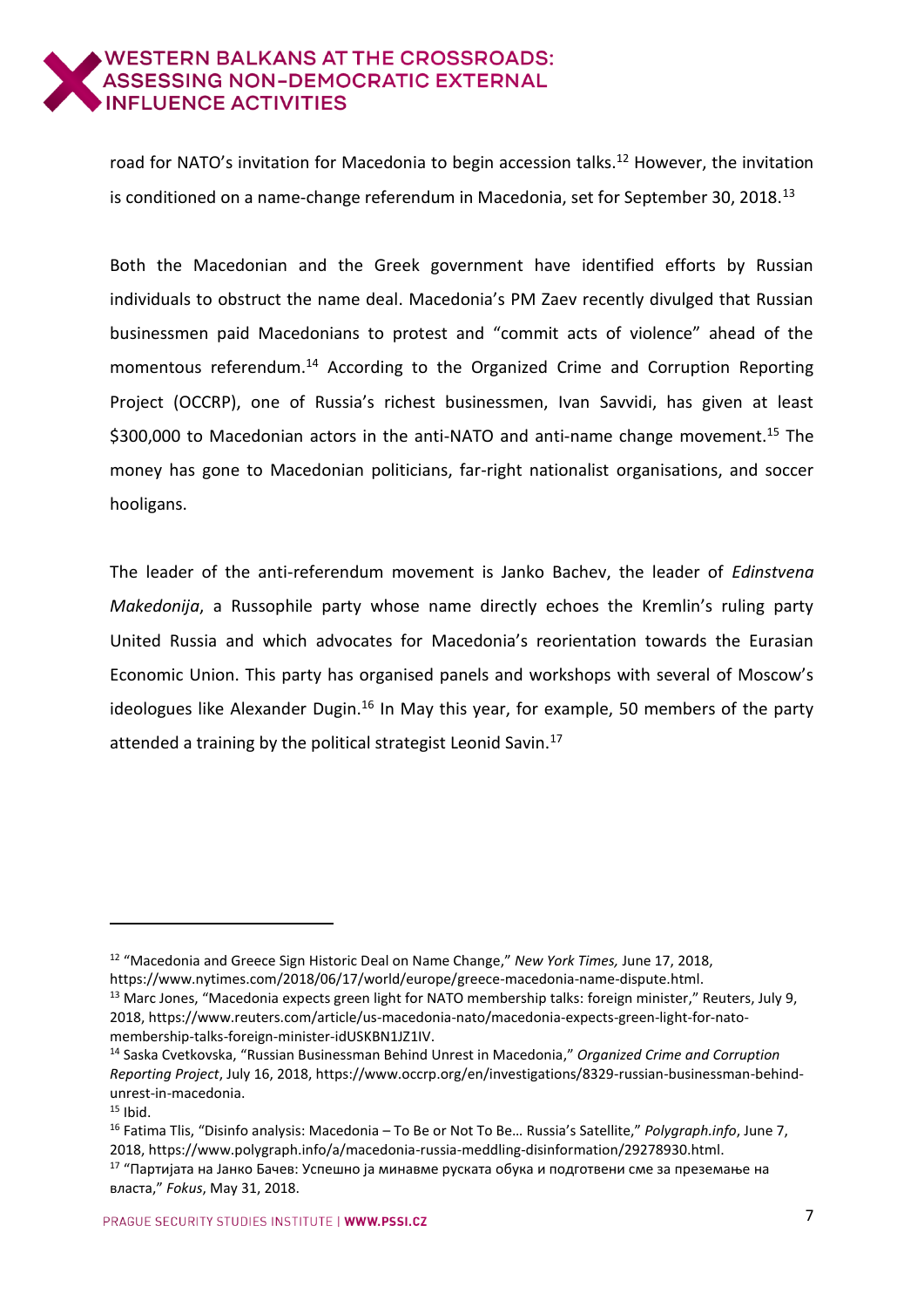The Greek government, too, has discovered illicit activities by Russian diplomats, such as bribing officials to impede the name-change process. Last month, Greece expelled two diplomats over illicit meddling in the name-dispute agreement.<sup>18</sup>

Of course, Russia's fingerprints in Macedonian politics precede July's name-change agreement. The MP that has been most ostensibly pro-Russia is Ivan Stoiljkovic from the Democratic Party of Serbs in Macedonia, a small coalition partner in the previous government led by Nikola Gruevski. His pro-Russian inclinations were eventually somewhat embraced by the government as a whole. Rather than a genuine foreign policy shift towards Russia, it was, however, a result of opportunism after the government began to lose Western support following a major corruption scandal in 2015. In the aftermath of the corruption scandal, the Kremlin issued multiple press releases in support of Gruevski as it unsuccessfully tried to frame the growing anti-Gruevski sentiment in the country as "gross interference by the West".<sup>19</sup>

There is considerable evidence proving that Gruevski's flirtation with Russia was reciprocal. In recent years, Russia has established over 30 Russo-Macedonian cultural associations,<sup>20</sup> has funded the construction of Orthodox churches, $^{21}$  and has increased the number of its embassy personnel by 25 %.<sup>22</sup> Furthermore, it has been funding local media outlets,<sup>23</sup> attempting to coerce government ministers, $24$  and courting the aforementioned Russophile

<sup>18</sup> Patrick Wintour, "Greece to expel Russian diplomats over alleged Macedonia interference," *The Guardian*, July 11, 2018, [https://www.theguardian.com/world/2018/jul/11/greece-to-expel-russian-diplomats-over](https://www.theguardian.com/world/2018/jul/11/greece-to-expel-russian-diplomats-over-alleged-macedonia-interference)[alleged-macedonia-interference.](https://www.theguardian.com/world/2018/jul/11/greece-to-expel-russian-diplomats-over-alleged-macedonia-interference)

<sup>19</sup> Rick Noack, "Russia blames the U.S. after protesters storm Macedonia's parliament," *The Washington Post*, April 28, 2017, [https://www.washingtonpost.com/news/worldviews/wp/2017/04/28/russia-blames-the-u-s](https://www.washingtonpost.com/news/worldviews/wp/2017/04/28/russia-blames-the-u-s-after-protesters-storm-macedonias-parliament/?utm_term=.450b7efbb2ef)[after-protesters-storm-macedonias-parliament/?utm\\_term=.450b7efbb2ef.](https://www.washingtonpost.com/news/worldviews/wp/2017/04/28/russia-blames-the-u-s-after-protesters-storm-macedonias-parliament/?utm_term=.450b7efbb2ef)

<sup>&</sup>lt;sup>20</sup> Aubrey Belford, Saska Cvetkovska, Biljana Sekulovska, and Stevan Dojčinović, "Leaked Documents Show Russian, Serbian Attempts to Meddle in Macedonia", *OCCRP*, June 4, 2017, [hereinafter "Leaked Documents"] https://www.occrp.org/en/spooksandspin/leaked-documents-show-russian-serbian-attempts-to-meddle-inmacedonia/.

<sup>&</sup>lt;sup>21</sup> "Assessing Russia's Economic Footprint in Macedonia," Center for The Study of Democracy (2018): 12.

<sup>22</sup> Vera Zakem, Bill Rosenau, and Danielle Johnson, "Shining a Light on the Western Balkans," *CNA* (2017): 16. <sup>23</sup> "Leaked Documents."

<sup>24</sup> Bojan Pancevski, "Macedonia is told: switch loyalty to Russia or suffer," *The Times*, May 7, 2017, [https://www.thetimes.co.uk/article/macedonia-is-told-switch-loyalty-to-russia-or-suffer-5qpzws373.](https://www.thetimes.co.uk/article/macedonia-is-told-switch-loyalty-to-russia-or-suffer-5qpzws373)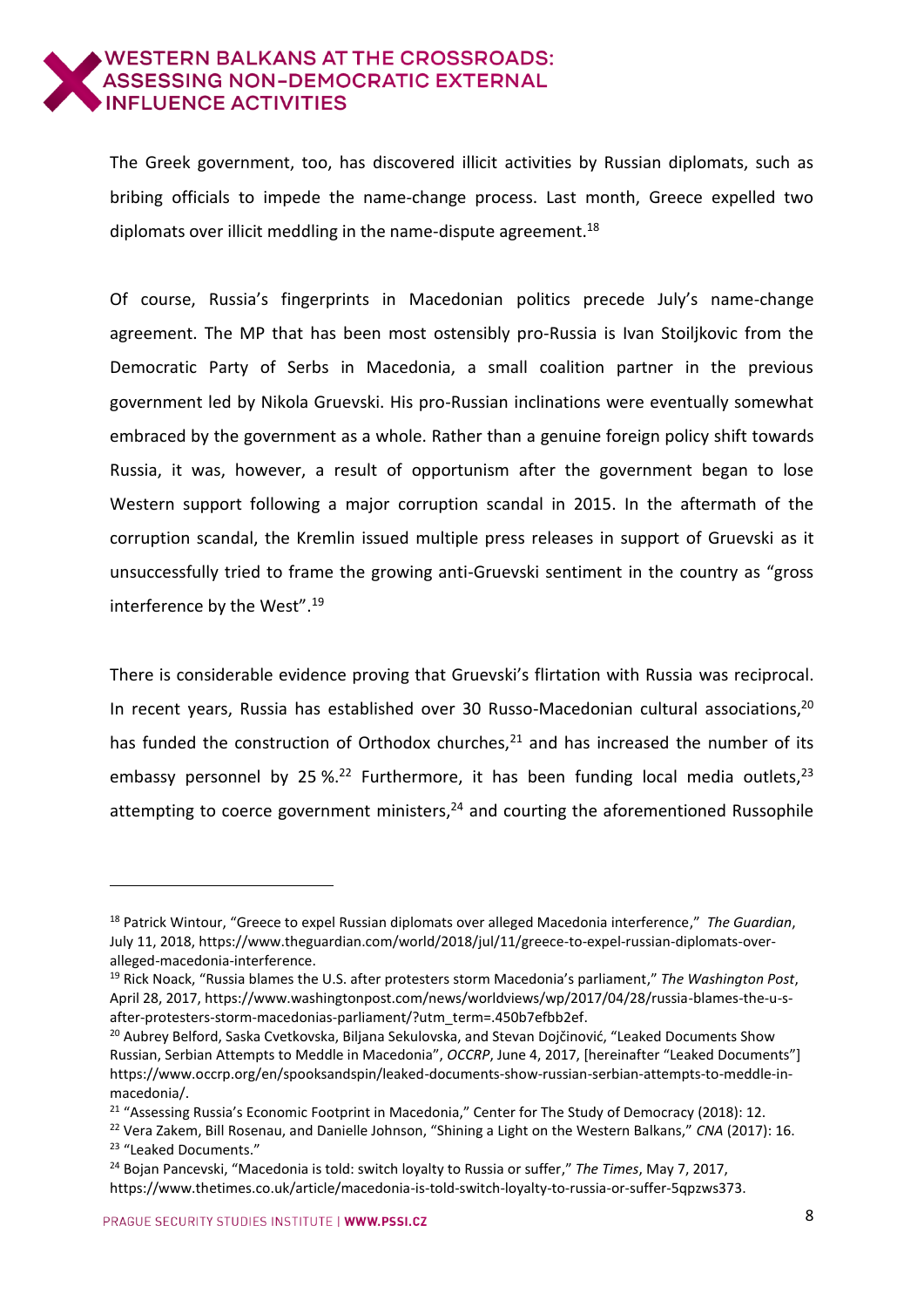party Edinstvena Makedonija.<sup>25</sup> Russia had complemented these actions with symbolic ones, such as President Gjorgje Ivanov's visit to the Kremlin in 2017, when Putin famously declared that "the Cyrillic alphabet came from Macedonian soil."<sup>26</sup>

The current Macedonian government, however, does little to ingratiate itself with Moscow. In direct contrast with Gruevski's refusal to join Western sanctions against Russia after the annexation of Crimea, $27$  the new government did not hesitate to show solidarity with the West after the Skripal incident and expelled one Russian diplomat.<sup>28</sup> At a rally organised by Edinstvena Makedonija in front of the Russian Embassy in Skopje, the Russian Ambassador lambasted this decision and promised that Moscow would retaliate.<sup>29</sup>

### <span id="page-8-0"></span>**Montenegro**

The traditionally good relations between the two countries have become rather tense over the past 4-5 years, mainly due to several major events. Firstly, Montenegro joined the EU countries in sanctions against Russia in 2014 over its annexation of Crimea and decided to go in hand with other non-EU member states to expel Russian diplomat after the Skripal incident. Secondly, a coup attempt in which Russian nationals were involved took place at the 2016 election to prevent Montenegro from joining the NATO alliance, and thirdly, Montenegro accessed NATO in 2017.

Despite a clear Montenegro's pro-Western orientation, it is very probable that Russia will continue to diplomatically pressure the opposition pro-Serbian political parties through which it reinforces its influence in the country. One of the latest instances of such meddling

<sup>&</sup>lt;sup>25</sup> "Leaked Documents."

<sup>26</sup> Mariya Cheresheva, "Putin's Homage to Cyrillic Makes Bulgarians See Red," *Balkan Insight*, May 25, 2017, [http://www.balkaninsight.com/en/article/kremlin-s-stance-on-cyrillic-origin-angers-sofia-05-25-2017.](http://www.balkaninsight.com/en/article/kremlin-s-stance-on-cyrillic-origin-angers-sofia-05-25-2017)

<sup>27</sup> Boris Georgievski, "Macedonia: A pawn in the Russian geopolitical game?" *Deutsche Welle*, May 26, 2015, [https://www.dw.com/en/macedonia-a-pawn-in-the-russian-geopolitical-game/a-18476013.](https://www.dw.com/en/macedonia-a-pawn-in-the-russian-geopolitical-game/a-18476013)

<sup>28</sup> "Macedonia expels Russian diplomat, Russia calls the move hostile and unwarranted," *Meta.mk*, March 27, 2018, [http://meta.mk/en/macedonia-expels-a-russian-diplomat-russia-calls-the-move-hostile-and](http://meta.mk/en/macedonia-expels-a-russian-diplomat-russia-calls-the-move-hostile-and-unwarranted/)[unwarranted/.](http://meta.mk/en/macedonia-expels-a-russian-diplomat-russia-calls-the-move-hostile-and-unwarranted/)

 $29$  "Macedonians protest against Russian diplomats' extradition," Russkiy mir, March 28, 2018, [https://russkiymir.ru/en/news/239494/.](https://russkiymir.ru/en/news/239494/)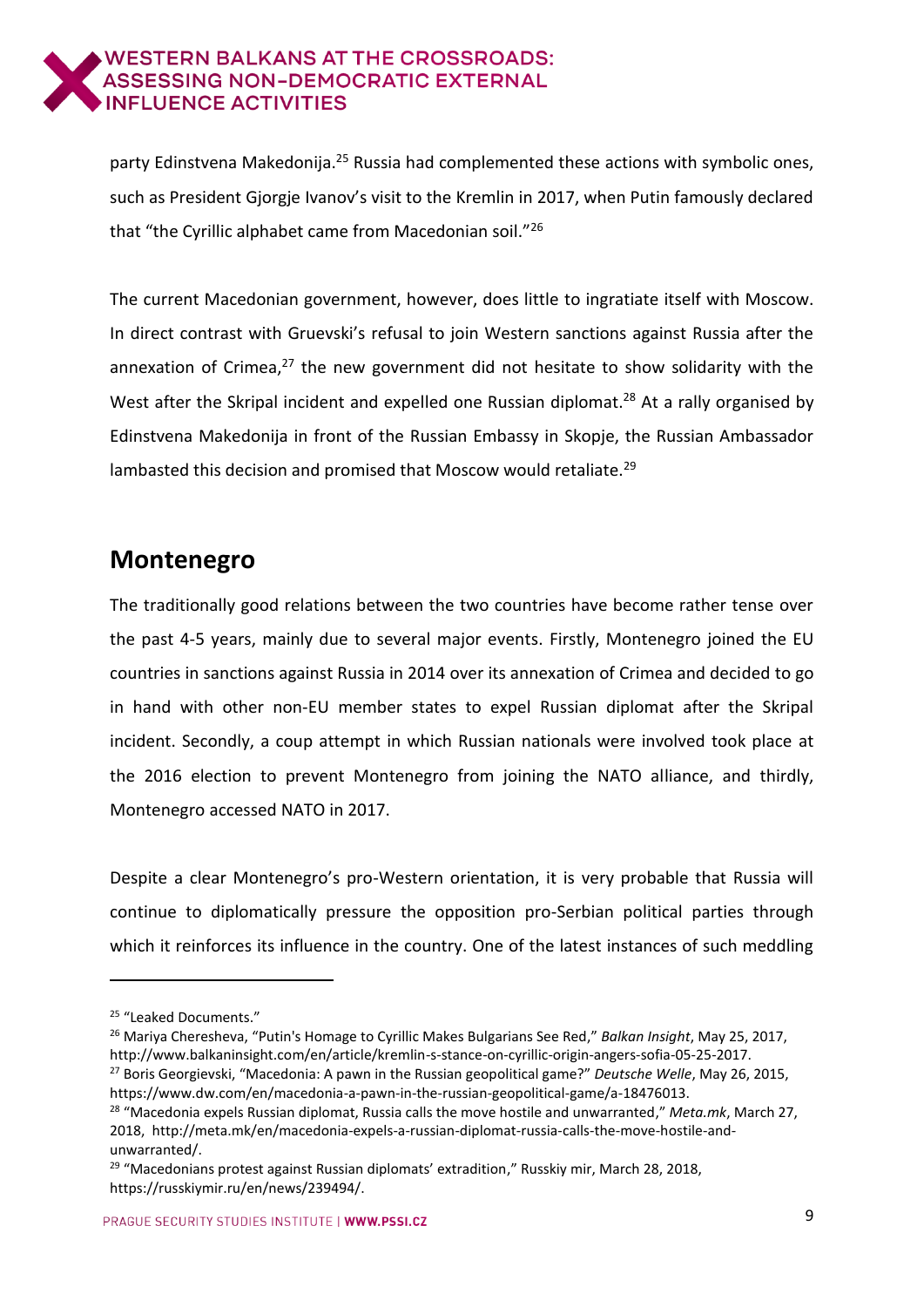

was with the help of an Honorary Consul of Russia in Montenegro, Boro Đukić (a Montenegrin citizen and Russian diplomat) who is one of the founders of the new political party in Montenegro called "Prava Crna Gora"<sup>30</sup> (*True Montenegro*), headed by Marko Milačić. The participation of the Russian diplomatic representative in the political party formation is contrary to the Vienna Convention on Diplomatic Relations. The party stands for pro-Serbian and pro-Russian Montenegro, and says today's Montenegro is "false and falsified".<sup>31</sup> Through Boro Đukić, Moscow also interfered in the 2018 presidential elections and supported the campaign of Marko Milačić, populist politician and former associate of Sputnik, who received 2.8% of the votes.

Another instance of Russia's strong engagement in Montenegro's decision-making structures was in 2013 when Russia offered Montenegro several billion dollars for building a naval base in the country. Although the plan eventually fell through, NATO was deeply concerned about the Russian influence and Montenegrin indecisiveness, while the country was deep in the process of achieving NATO membership.<sup>32</sup>

The alleged coup attempt on the parliamentary election day on October 16, 2016, was the most evident sign of Russia's meddling in Montenegro's internal affairs. This alleged coup attempt is still under the judicial process with Montenegrin prosecutors claiming that a group of Serb nationalists and Russian agents plotted to kill Milo Đukanović, the current President, in order to sabotage the country's plan to join NATO.<sup>33</sup> Two Russian citizens, Eduard Shishmakov and Alexander Popov, are being trialled in absentia<sup>34</sup> and Montenegrin

<sup>30</sup> "Ruski konzul Đukić osnivač Milačićeve Prave Crne Gore," *CDM*, March 28, 2018,

https://www.cdm.me/izbori-2018/predsjednicki/ruski-konzul-dukic-osnivac-milaciceve-prave-crne-gore/. <sup>31</sup> "Nova stranka u Podgorici: Ne pristajemo na antisrpsku i antirusku Crnu Goru," *Sputnik News*, January, 29,

<sup>2018,</sup> https://rs.sputniknews.com/regioni/201801291114355426-nova-stranka-u-podgorici222/.

<sup>32</sup> Srdjan Jankovic, "Officials dismiss talk of Russian military base in Montenegro," *Radio Free Europe,* February 10, 2015, https://www.slobodnaevropa.org/a/officials-squash-talk-of-russian-military-base-inmontenegro/26839898.html.

<sup>33 &</sup>quot;Russia plotted to overthrow Montenegro's government by assassinating Prime Minister Milo Djukanovic last year, according to senior Whitehall sources," *The Telegraph*, February 19, 2017,

https://www.telegraph.co.uk/news/2017/02/18/russias-deadly-plot-overthrow-montenegros-governmentassassinating/.

<sup>34</sup> "Nikada gore između Crne Gore i Rusije," *Radio Free Europe*, November 10, 2017, https://www.slobodnaevropa.org/a/crna-gora-rusija-odnosi/28846575.html.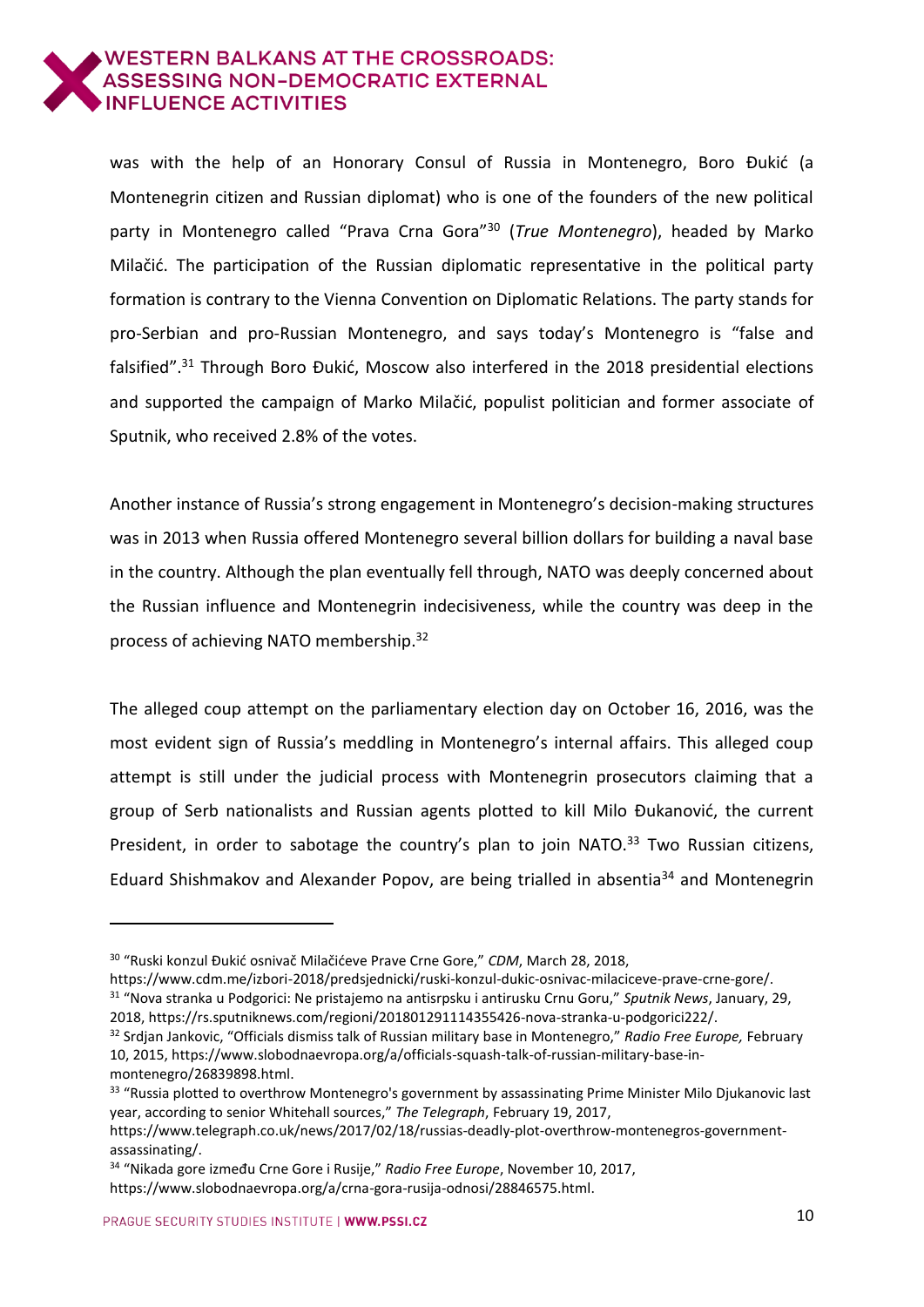

authorities have argued that the plot was financed and organised by Russian intelligence officers alongside local radicals.<sup>35</sup>

Regardless of Montenegro's political orientation, its officials have recently tried to send positive messages towards Russia, but without any major feedback from the other side, as Montenegro's NATO membership<sup>36</sup> and the country's pro-Western orientation hinder the improvement of mutual relations.

## <span id="page-10-0"></span>**Serbia**

-

Bearing in mind that Kosovo's independence represents a central issue of Serbian politics, political leaders consider it important to foster good relations with countries that do not recognise Kosovo as an independent state. Russia has reaffirmed its support for Serbia over the Kosovo issue plus represents a major power, apart from China, that has the greatest potential to block Kosovo's path to UN membership. The issue of Kosovo's status thus gives the Russians direct the power to influence a political situation in Serbia. Besides, Russia is particularly eager to take advantage of the deep-rooted local problems, such as Kosovo, and position itself as an influential world power in the EU's neighbourhood.

Despite the strong opinion that Russia opts for a "frozen conflict," there are some signals from Kremlin lately that it could support the Kosovo partition scenario according to which Serbia would get the north of Kosovo and monasteries. For Moscow, the option of partitioning Kosovo would be more favourable than Pristina's membership in the United Nations, which "could pose a dangerous precedent for the status of territories such as Abkhazia and South Ossetia." diplomats said.<sup>37</sup>

<sup>35</sup> Aleksandar Vasovic, "Frontrunner in Montenegro election wants better ties with both West and Russia," *Reuters*, April 12, 2018, https://www.reuters.com/article/us-montenegro-election/frontrunner-in-montenegroelection-wants-better-ties-with-both-west-and-russia-idUSKBN1HJ2LG.

<sup>&</sup>lt;sup>36</sup> Montenegro joined NATO on 5<sup>th</sup> June 2017.

<sup>37</sup> Marija Stojanović, "Putin ublažava odnos prema Kosovu i Crnoj Gori," *Danas*, July 20, 2018, https://www.danas.rs/politika/putin-ublazava-odnos-prema-kosovu-i-crnoj-gori/.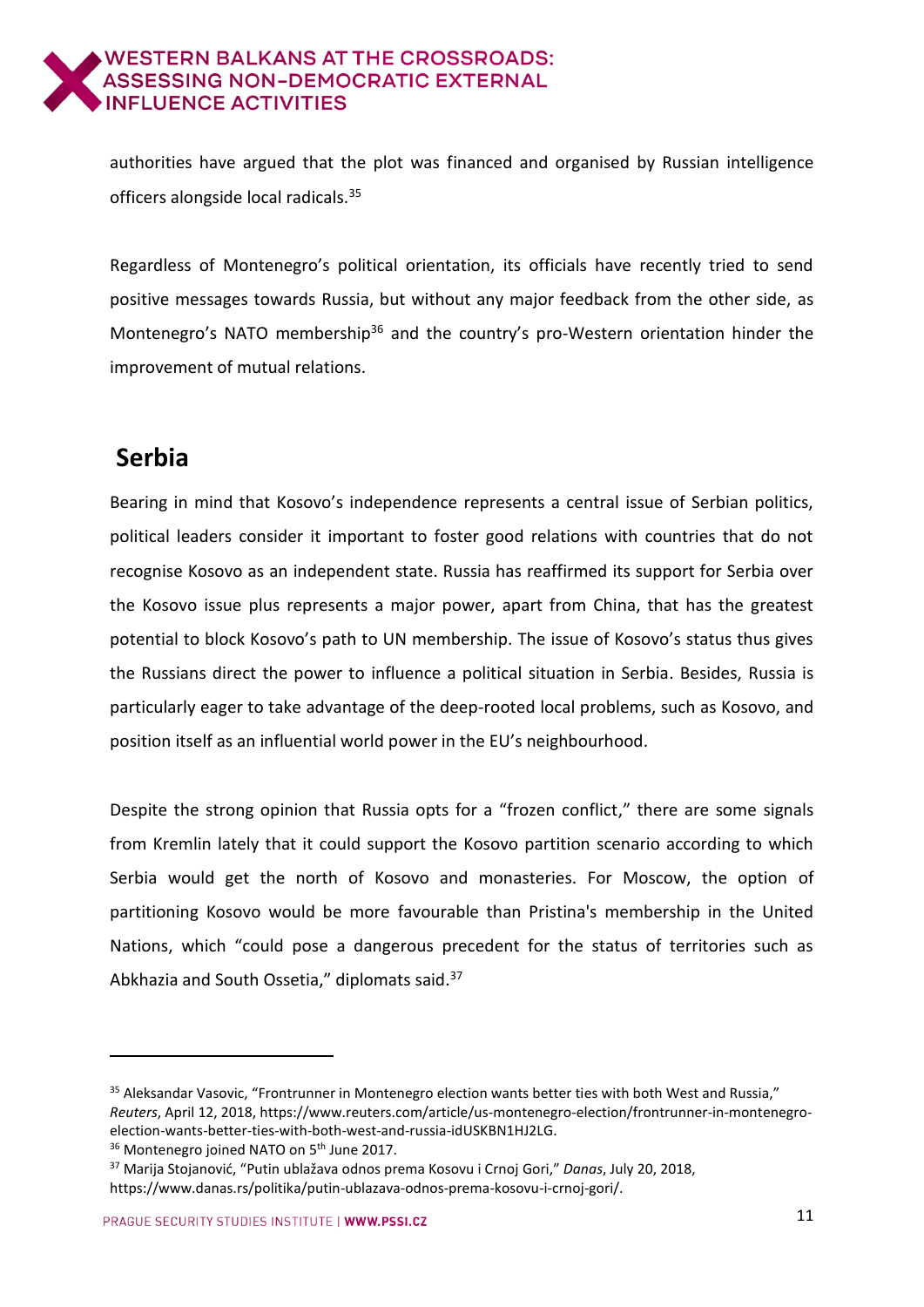

Allegedly as compensation for Moscow's support of Belgrade's non-recognition of Kosovo, Russia's Gazprom in 2008 purchased Serbian oil monopoly. However, when the controversial Russian-led South Stream pipeline project in the Balkans was abandoned, it became clear to Serbian political leaders that Moscow was not going to lure them with new lucrative projects. Although Serbia matters to Moscow, the Kremlin shows no intention to commit itself to Serbia's economic or security problems but strives to sustain such an illusion.<sup>38</sup>

Unlike the EU, "Russia is not ready to risk applying all-out pressure on Serbia, as it often does when dealing with the post-Soviet countries. Instead, Moscow has opted for a low-budget, opportunistic approach in the region, shifting most of the burden to local actors."<sup>39</sup> Moreover, Russia has developed a wide clientelistic network in Serbia that encompasses former and current politicians, ambassadors, Members of Parliament, opposition pro-Russian leaders and parties, tycoons, intellectuals, journalists, including local ultranationalist groups.<sup>40</sup>

According to some policy analysts "Putin does not want Vučić to strengthen his position to the extent that he is perceived in the Western Balkans as a kind of new Tito, because if that were to happen, Moscow would greatly lose its power positions in this region. At the same time, Vučić is aware that in the event of a complete turning of Serbia towards Russia and the abandonment of the European road, he would lose power."<sup>41</sup>

The Russian influence is also effective because Serbian politicians are voluntarily eager to glorify Putin and promote Russia's image as a counterweight to the West when pursuing their interests. Some politicians, such as current President Aleksandar Vučić and former

<sup>38</sup> Maxim Samorukov, "Russia's Tactics in the Western Balkans," *Carnegie Europe*, November 11, 2017, http://carnegieeurope.eu/strategiceurope/74612.

 $39$  Ibid.

<sup>40</sup> For instance, former Serbian Minister of Finance and Economy Mladjan Dinkić is a member of the Board of Directors of Sberbbank Serbia since 2014. Controversial businessman Bogoljub Karic that has spent almost 11 years in Russia due to Interpol arrest warrant and established the Strength of Serbia Movement that is part of ruling government coalition. According to investigative journalists of KRIK, current Minister in charge of innovations and technological development Nenad Popovic tripled his wealth in the last three years thanks to business in Russia.

<sup>41</sup> Stojanovic, "Putin ublazava odnos prema Kosovu i Crnoj Gori."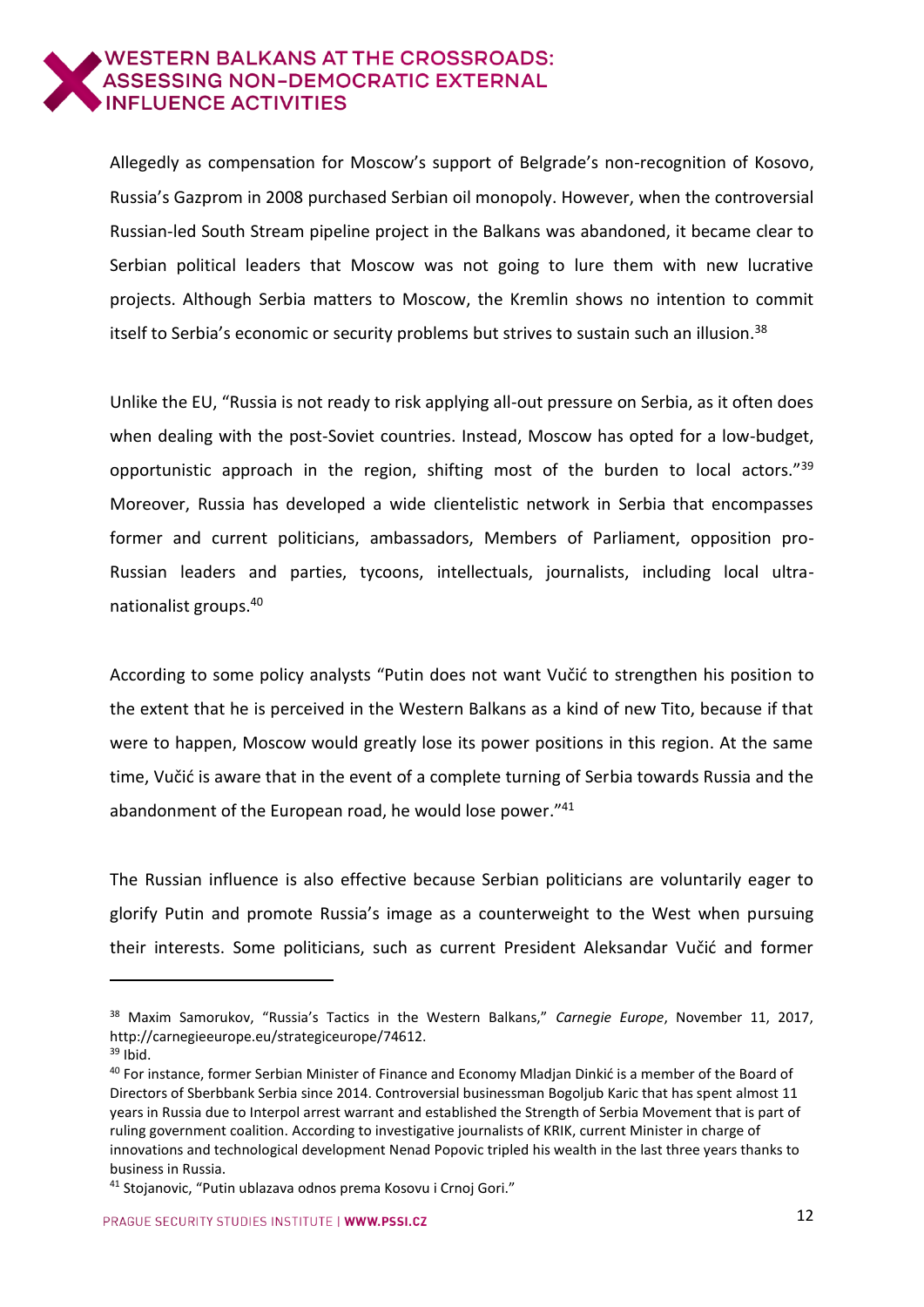

President Nikolić, including Foreign Affairs Minister Dačić are aggerating the significance of Russian assistance and thus capitalising on pro-Russian sentiment ahead of the elections or when resolving some internal issues. Others take the opposite approach and portray themselves as the only force capable of stopping Russian influence in the country.

# <span id="page-12-0"></span>**China**

As elsewhere, China's activities in the Balkans often obscure the political with the economic. As non-members of the EU, the five former Yugoslav republics in Western Balkans are not bound by its regulatory framework. This makes it easier than in the other 16+1 countries for the PRC to pursue its opaque business practices. China's state-driven "economic diplomacy" typically supports (and conceals) its "political warfare" objectives; given the overall lack of transparency in the region, combined with the general opacity of China's business deals, the political aspects of its economic statecraft usually remain below the radar in local public discourse.

Compared with other regions, in Europe and elsewhere, we can see the same signature approaches to political interference, namely *elite capture*, including high-level corruption, and *discourse management* through the captured elites and various Belt and Road "think tanks" and friendship organisations. This could perhaps best be demonstrated in Serbia, where China's political influence permeates both the governing and opposition parties. In the other non-EU West Balkans countries, Chinese political influence is less pronounced.

#### <span id="page-12-1"></span>**Bosnia and Herzegovina**

China is still a relatively new "player" in BiH, and so far there was no evidence that Chinese officials have established - or were trying to establish - any specific political activities, preferences or links on the overcrowded local political scene. The lack of transparency which usually follows most if not all projects which involve Chinese firms in BiH - is another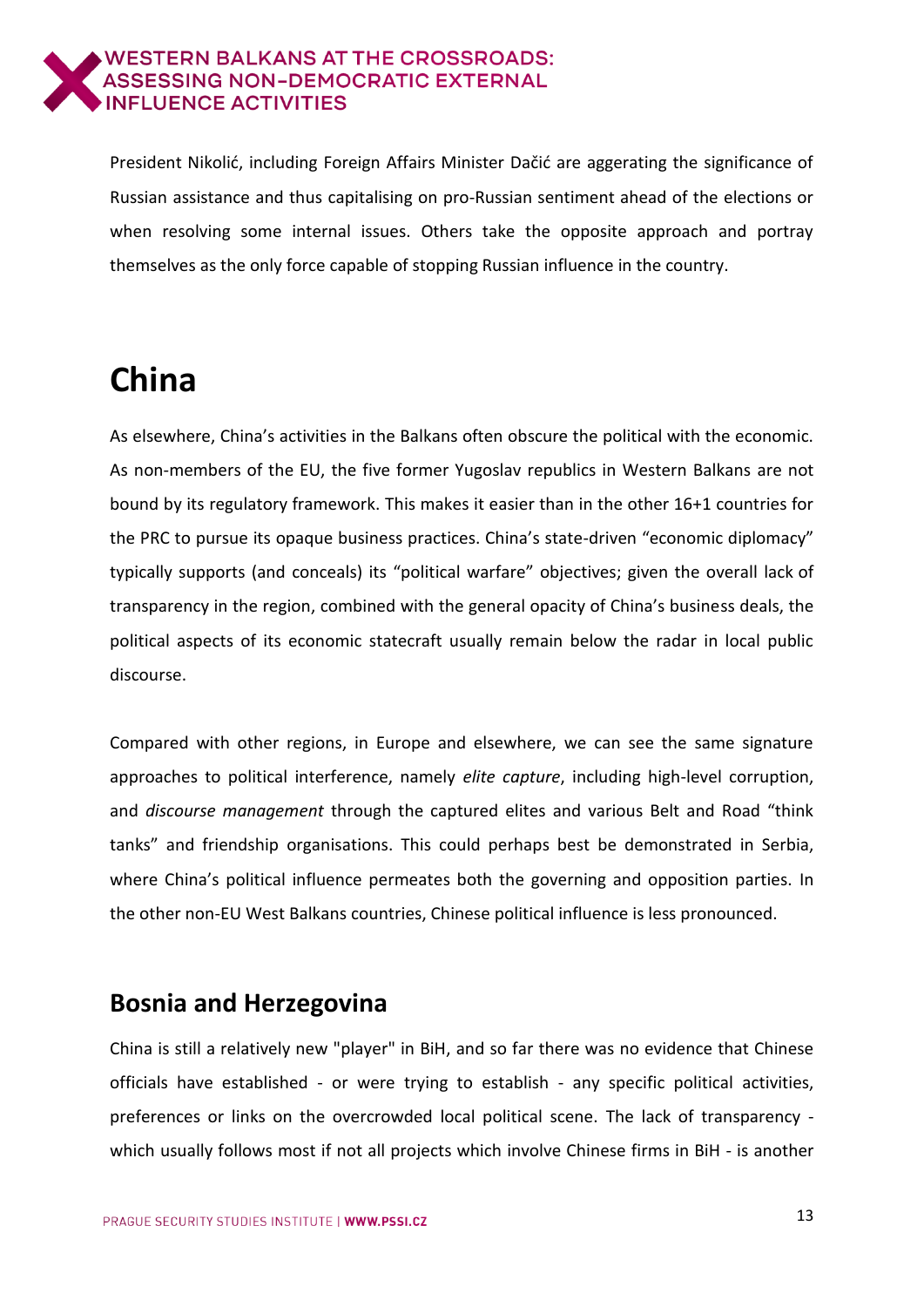

reason why political or personal links between Chinese and specific local officials or businesspeople are still not visible in/to the local public.

#### <span id="page-13-0"></span>**Kosovo**

The one country where China's political influence remains low is Kosovo, officially not recognised by the PRC. China and Kosovo have no mutual relations at the political level. As one of five permanent members of the United Nations Security Council, China does not recognise Kosovo and represents as an obstacle in case Kosovo seeks membership of this important organisation. <sup>42</sup> Recently, Serbian President Aleksandar Vučić met Chinese Ambassador to Belgrade, who assured Serbia that his country would support them during talks with Kosovo, which have moved to the final stage. On another occasion, the Chinese Ambassador to Serbia said Kosovo was important for Serbia's sovereignty and territorial integrity and mentioned Hong Kong and Taiwan in this context. 43

Despite the lack of diplomatic recognition, there is the Office of the People's Republic of China in Priština. However, Kosovar media never mention its activities and statements on Kosovo by Chinese political representatives commonly come from Chinese envoys in Belgrade.

### <span id="page-13-1"></span>**Macedonia**

-

China's involvement in Macedonia is chiefly economic and appears to be in relatively nascent stages. The sole notable and direct instance of Chinese interference in Macedonia's political domain came in 1999 when Macedonia decided to grant Taiwan diplomatic recognition in exchange for a generous aid package by Taiwan. Macedonia's establishment of diplomatic ties with Taiwan was seen as a direct breach of the One-China policy. China

<sup>42</sup> Edona Peci, "Kosovo Looking For New Paths Leading to UN Membership," *Gazeta*, November 25, 2013, https://kallxo.com/gjnk/kosova-kerkon-shtigje-te-reja-per-anetaresim-ne-okb/.

<sup>43</sup> "Chinese Ambassador "Consoles" Serbia about Kosovo: China Waited 100 Years to Return Hong Kong," *Telegrafi news-portal*, July 29, 2018, https://telegrafi.com/ambasadori-kinez-e-ngushellon-serbine-perkosoven-kina-ka-pritur-100-vjet-ta-ktheje-hong-kongun/.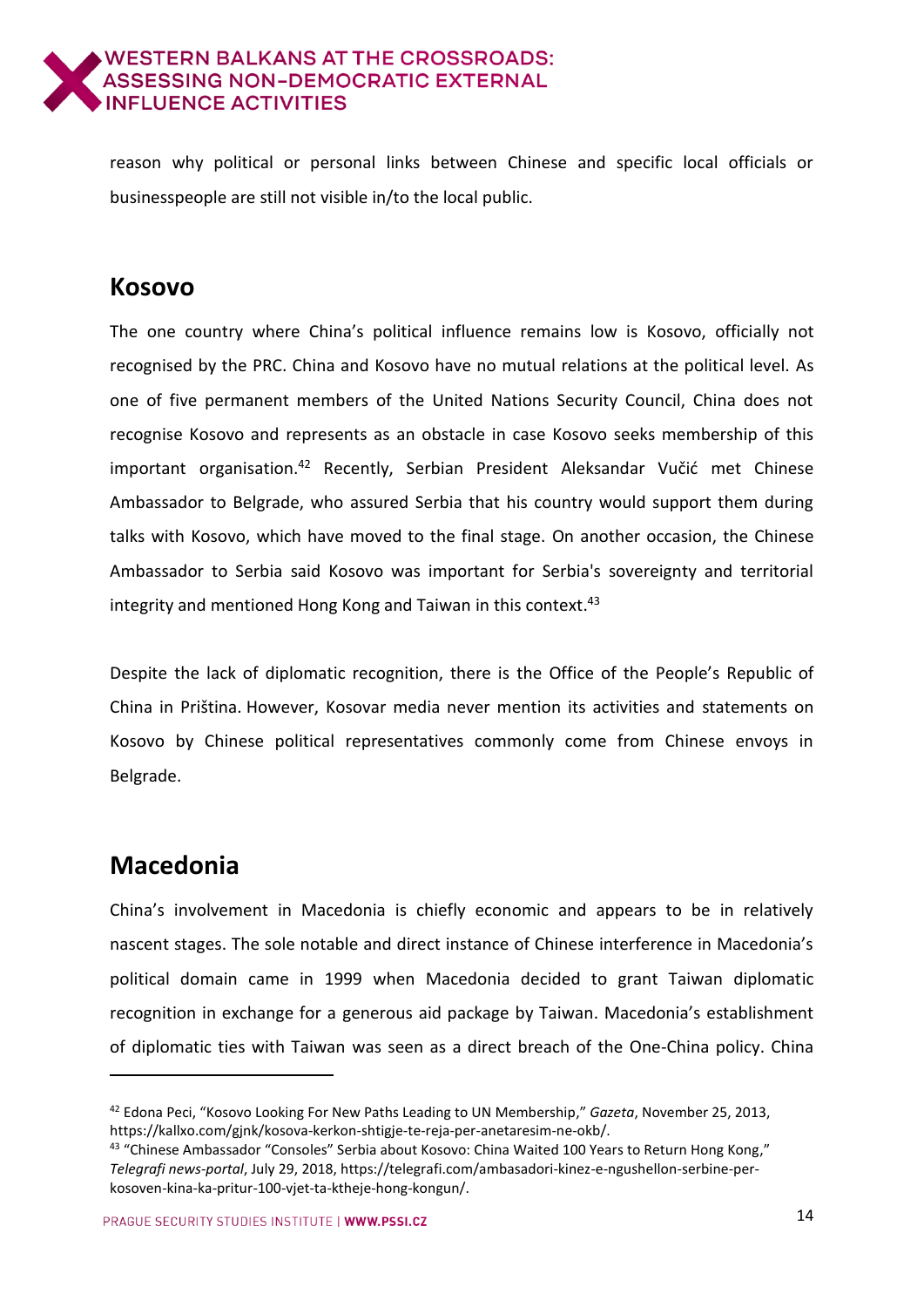

immediately cut diplomatic relations with Macedonia and vetoed the extension of the UN peacekeeping force in then-vulnerable Macedonia. After the following short and limited armed conflict between the Macedonian army and Albanian paramilitary units, Macedonia reversed its recognition of Taiwan and restored diplomatic relations with China.

Recently, the window for Chinese political influence in Macedonia has widened as a result of growing Chinese economic influence under Belt and Road Initiative and the 16+1 Initiative between China and 16 Central and Eastern European countries.<sup>44</sup> A project of this magnitude carries two major risks for a fragile country such as Macedonia – an ample opportunity for corruption and economic unsustainability of most of the projects.

An interesting case emerged in which the former PM and transportation minister are accused of receiving large kickbacks from Sinohydro (Zhongguo Shuidian), a Chinese company contracted to build a highway. With the high perception of corruption in the country, and indeed throughout the Balkans, the incident is mostly viewed as an example of the downsides of economic relations with China. Local media do not seem to dwell on the implications of corrupting the PM for the integrity of the whole political system. Sinohydro remains active in other West Balkan countries.

#### <span id="page-14-0"></span>**Montenegro**

-

The Chinese policy in the country, at least for the time being, has been mostly placed on pursuing economic interests, and not so much on interfering in the internal affairs or foreign policy. Despite the fact there are no 'Silk Road' or 'Belt and Road' institutes in Montenegro, China has involved in infrastructural projects such as highways, railways, and power plants.

<sup>44</sup> Anastas Vangeli, "China's Engagement with the Sixteen Countries of Central, East and Southeast Europe under the Belt and Road Initiative," *China & World Economy* Vol. 25, No 5 (2017): 101.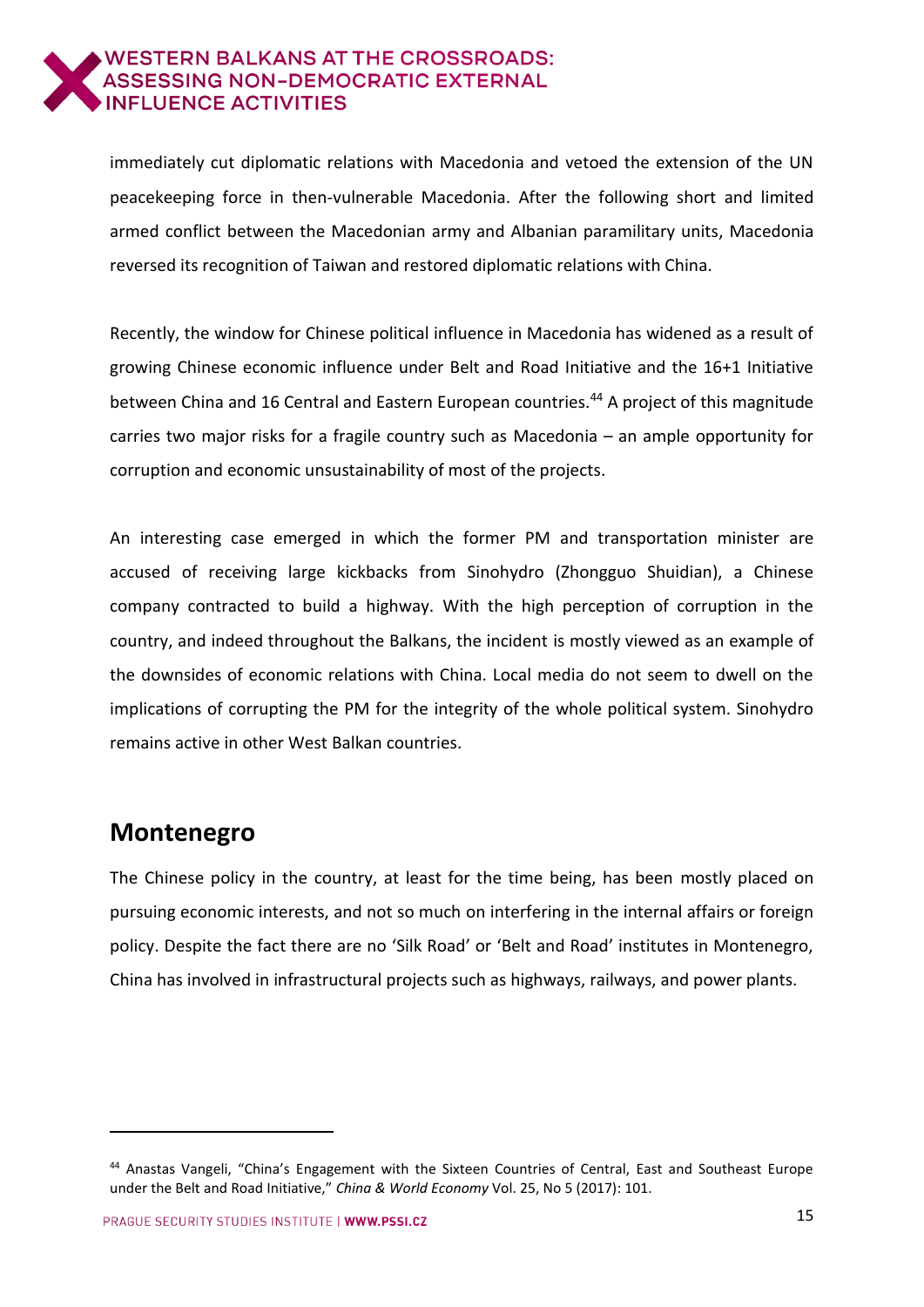

Very often, however, some such initiatives are not transparent, and it is unsure if the Chinese are interested in making investments, lending loans or giving grants. Critics worry that China could use "debt-trap diplomacy" in Montenegro, as it does in several other places around the world. <sup>45</sup> For instance, to pursue such ambitious infrastructural projects, the Montenegrin government had to raise taxes, partially freeze public sector wages and end a benefit for mothers.<sup>46</sup>

#### <span id="page-15-0"></span>**Serbia**

-

China is a Security Council member that also has the greatest potential to block Kosovo's path to UN membership and its firm stance on Kosovo independence gives the leverage to China in Serbia. The Chinese government supports the ruling government coalition and political leaders from the Serbian Progressive Party (SNS). Serbian President Vučić, who is also President of SNS, is the only leader from the region that visited China in the past four years and for the third time since he was elected.

Apart from the close relationship with the incumbent President Vučić, China also supports through several nominally private companies<sup>47</sup> one of his main critics, the former FM and leader of the newly founded People's Party Vuk Jeremić and his think tank called Center for International Cooperation and Sustainable Development (CIRSD).

<sup>45</sup> "What is China's Belt and Road Initiative?," *The Guardian*, July 30, 2018,

https://www.theguardian.com/cities/ng-interactive/2018/jul/30/what-china-belt-road-initiative-silk-roadexplainer.

<sup>46</sup> Noah Barkin and Aleksandar Vasovic, "'Chinese 'highway to nowhere' haunts Montenegro'," *Reuters*, July 16,2018,https://www.reuters.com/article/us-china-silkroad-europe-montenegro-insi/chinese-highway-tonowhere-haunts-montenegro-idUSKBN1K60QX.

 $47$  According to investigative journalists among the most significant donors to the CIRSD were the following companies from Hong Kong- "State Energy HK Limited", "China Energy Fund Committee" Foundation and "Fei Ying International Limited". Source: https://www.anti.media/en/istrazivanja/files/triologija-srpski-kum-kakoje-mladi-socijalista-vuk-jeremic-postao-multimilioner-nizom-prevara-i-kriminalnih-radnji-kao-u-stilu-uhvati-meako-mozes/.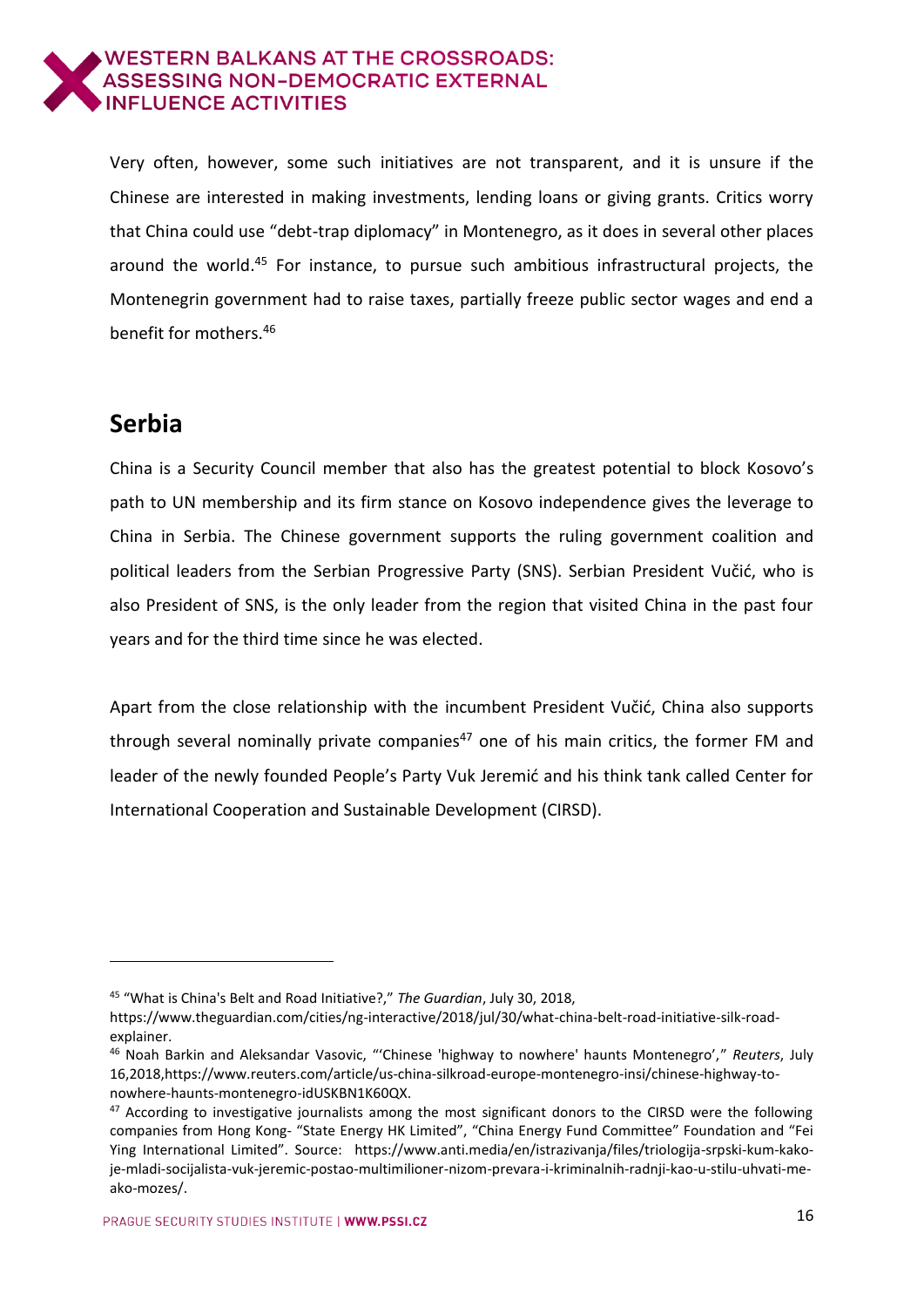

One of the Chinese companies offering financial support to CIRSD is CEFC, which also hired Jeremić as a consultant shortly after he left the post of UNGA President in 2013.<sup>48</sup> CEFC has meanwhile been formally indicted in the U.S. of bribing another UNGA President, Sam Kutesa, in 2015. In Central and Eastern Europe, CEFC is perhaps best known for its activities in the Czech Republic, where it's Chairman Ye Jianming became the presidential advisor, before the company collapsed and Ye was himself disappeared in China in early 2018.<sup>49</sup> CEFC's involvement with Jeremić, who's now again active in Serbian domestic politics, suggests a connection between China's international and local/regional goals in the Balkans.

Serbia established in May 2017 a rather unique institution, the National Council for the Coordination of Cooperation with Russia and China. Run by the former President Tomislav Nikolić, the Council does not appear to coordinate any specific policies but is no doubt a useful networking platform. It is also the first official body in all of CEE combining a Russian and Chinese agenda.

The Socialist party in Serbia (SPS) likewise has links to a China project – a phantom think-tank under the name Silk Road Connectivity Research Center (COREC) run by former Yugoslav foreign minister in the Milošević government, Zivadin Jovanović. Activities of COREC are endorsed by SPS, having in mind that Jovanović is a member of the SPS and Dačić, the president of the SPS who is currently the foreign minister, fosters good cooperation with the PRC. COREC engages in the relentless promotion of the CCP propaganda narratives.

The infrastructural projects within the Silk and Road Initiative and foreign direct investments are the second biggest entry point for China to exercise its political influence. Since political leaders deliberately nurture illusion that Serbia and China cultivate a long tradition of friendship and mutual trust enjoying mutually beneficial cooperation, it is no wonder that the general public does not perceive China as a potential spoiler, but rather as a country that

<sup>48</sup> "Vuk Jeremic to Become Consultant for CEFC," *Inserbia*, October 2013,

https://inserbia.info/today/2013/10/vuk-jeremic-to-become-consultant-for-cefc/.

<sup>49</sup> "Martin Hála on CEFC and CCP Influence in Eastern Europe," *China Digital Times*, February 8, 2018, https://chinadigitaltimes.net/2018/02/martin-hala-cefc-ccp-influence-eastern-europe/.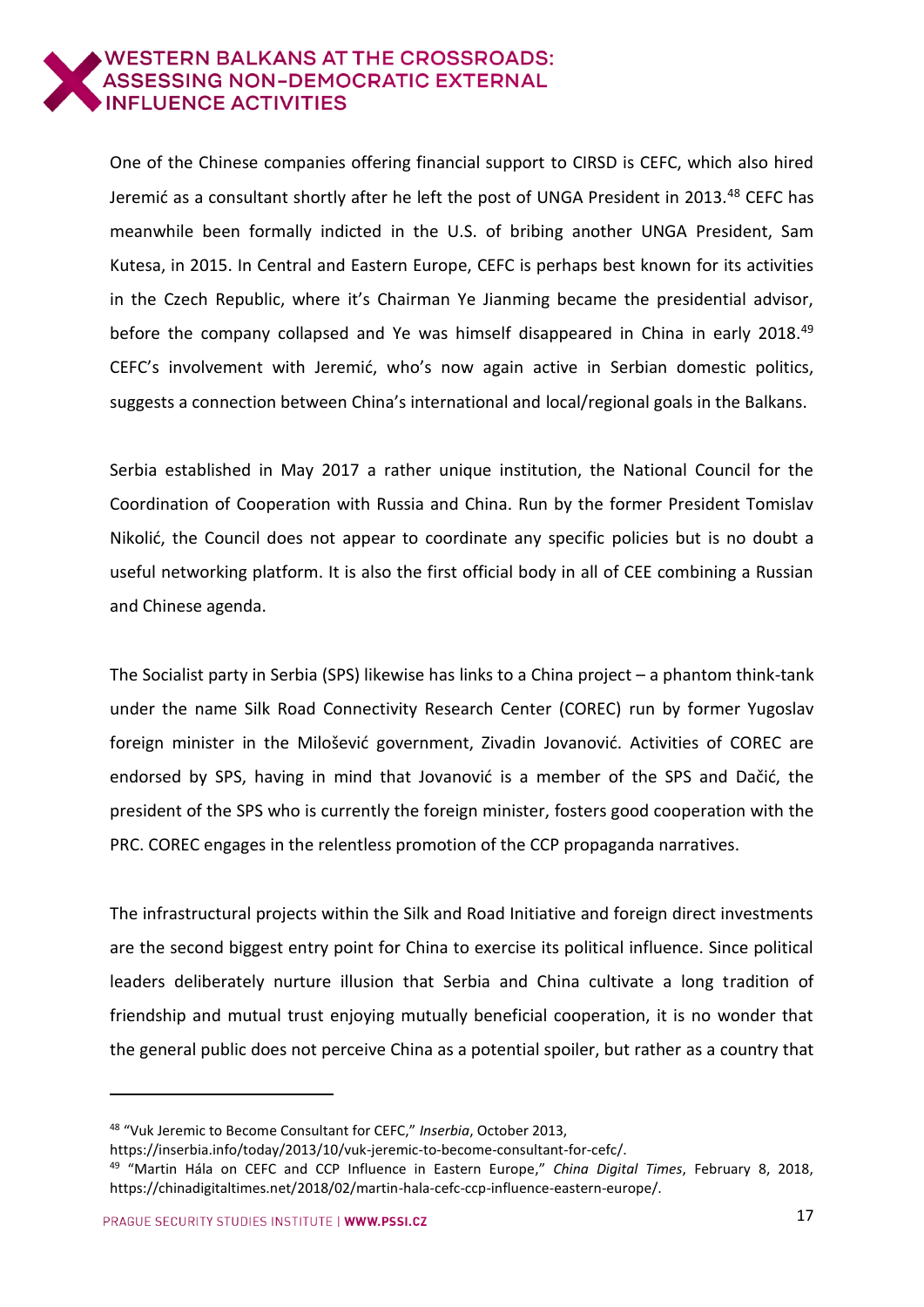

wants political and legal stability and predictability in order to protect its economic investments.

# <span id="page-17-0"></span>**Turkey**

After several centuries of the Ottoman rule over the large parts of the Western Balkans, Turkey perceives the region as its natural sphere of influence. Close cultural, historical and religious ties make Turkey a natural partner for Western Balkan countries with a sizeable Muslim population, such as Bosnia and Herzegovina, Macedonia, Albania, and Kosovo. More surprising has recently been a blossoming trade and political relationship with Serbia, where anti-Turkish sentiment was widespread not long ago.<sup>50</sup> The common denominator of Turkish political presence in the region is close personal links of leading Western Balkan politicians and their Turkish counterpart, Recep Tayyip Erdogan.

Weakening of the US and EU presence in the Balkans and parallel strengthening of Russian and Turkish influence in the region combined with their rapprochement, have opened a space for Russia and Turkey - if their leaders decide so - to affect the situation on the ground in much greater extent than it is the case today - be it in positive or negative direction. However, just as the EU and US, Putin and Erdogan at the moment do not seem to keep the Balkans on the top of their agenda.<sup>51</sup>

### <span id="page-17-1"></span>**Bosnia and Herzegovina**

-

Besides all Turkish infrastructure, business, cultural and religious activities in BiH, Erdogan's influence in the country always relied mostly on its close personal links with Bosniak leaders, first with the late founder of the SDA party, Alija Izetbegović, and subsequently with his son and current Bosniak leader, Bakir Izetbegović. The AKP and Erdogan himself threw their full

<sup>50</sup> Zia Weise, "Turkey´s Balkan comeback," *Politico*, May 17, 2017, https://www.politico.eu/article/turkeywestern-balkans-comeback-european-union-recep-tayyip-erdogan/.

<sup>&</sup>lt;sup>51</sup> Interview, an international foreign policy expert, May 2018.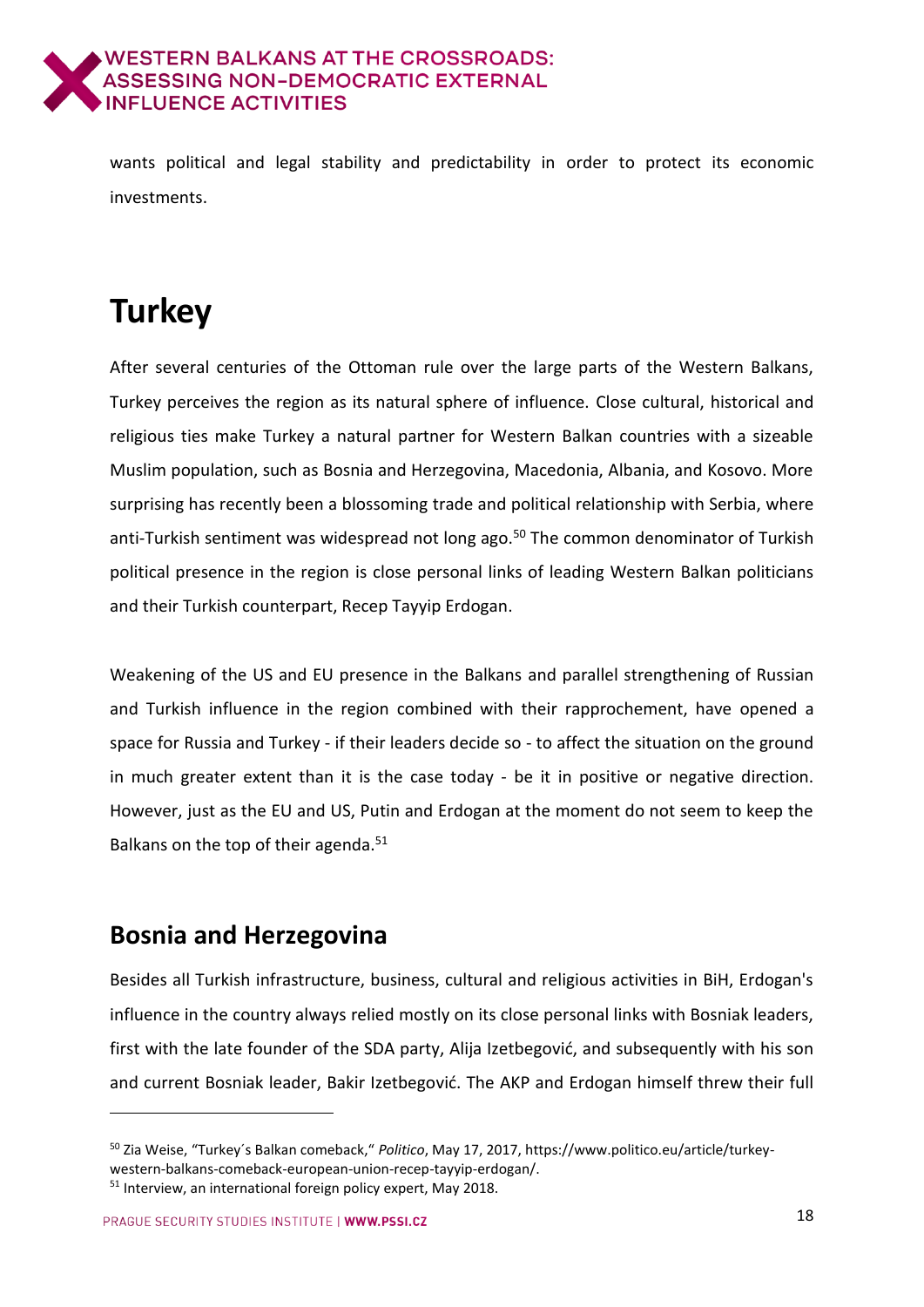

political and even financial support behind Izetbegović's 2014 bid to become the new leader of the SDA, and then again in the same year when he ran for the Bosniak position in Bosnia's presidency. Izetbegović and the SDA returned the favour by supporting Erdogan in the controversial 2017 referendum and snap elections in June 2018 and by allowing him, among other things, to hold a rally in the Bosnian capital Sarajevo on May 20, 2018, after several EU countries banned similar campaigning on their soil.<sup>52</sup>

However, ever since the failed coup in 2016 and subsequent repression against Erdogan's political opponents and critics in Turkey and abroad, there has also been growing criticism against his politics in Bosnia, especially among independent media and experts. Also relations between Izetbegovic and Erdogan seemed to grow somewhat colder on occasions, as Bosnian officials failed to close down organisations considered by Turkish officials as being associated with Turkish self-exiled preacher Fethullah Gulen, whom they claimed to be behind the failed coup.

At the same time, as Izetbegovic faced more and more criticism from his party colleagues, Turkey established communication with several other senior Bosniak officials, which some analysts said was their search for possible Izetbegovic's replacement. As the struggle for a new/old Bosniak leader is expected to intensify immediately after Bosnia's October elections, Turkey and Erdogan are expected to play an increasingly important role in that race, which some experts believe will ultimately further increase Erdogan's influence among Bosniaks.

As Erdogan's relations with the West grew sour and as he started moving more and more towards (re)establishing Turkey as a separate regional power, Turkey increasingly strengthened its relations with Serbia and Republika Srpska, which somewhat confused and frustrated Bosniak representatives. Its influence among Serbs and Bosnian Serbs is, nonetheless, limited, almost exclusively economically related and dependent on the delivery

 $52$  Turkey indirectly financially and politically supported SDA's pre-election activities in the elections in 2014 as well as Izetbegovic's own race for the re-election as SDA leader at party congress in 2015, interviews with Bosniak and Turkish officials, 2015-2017.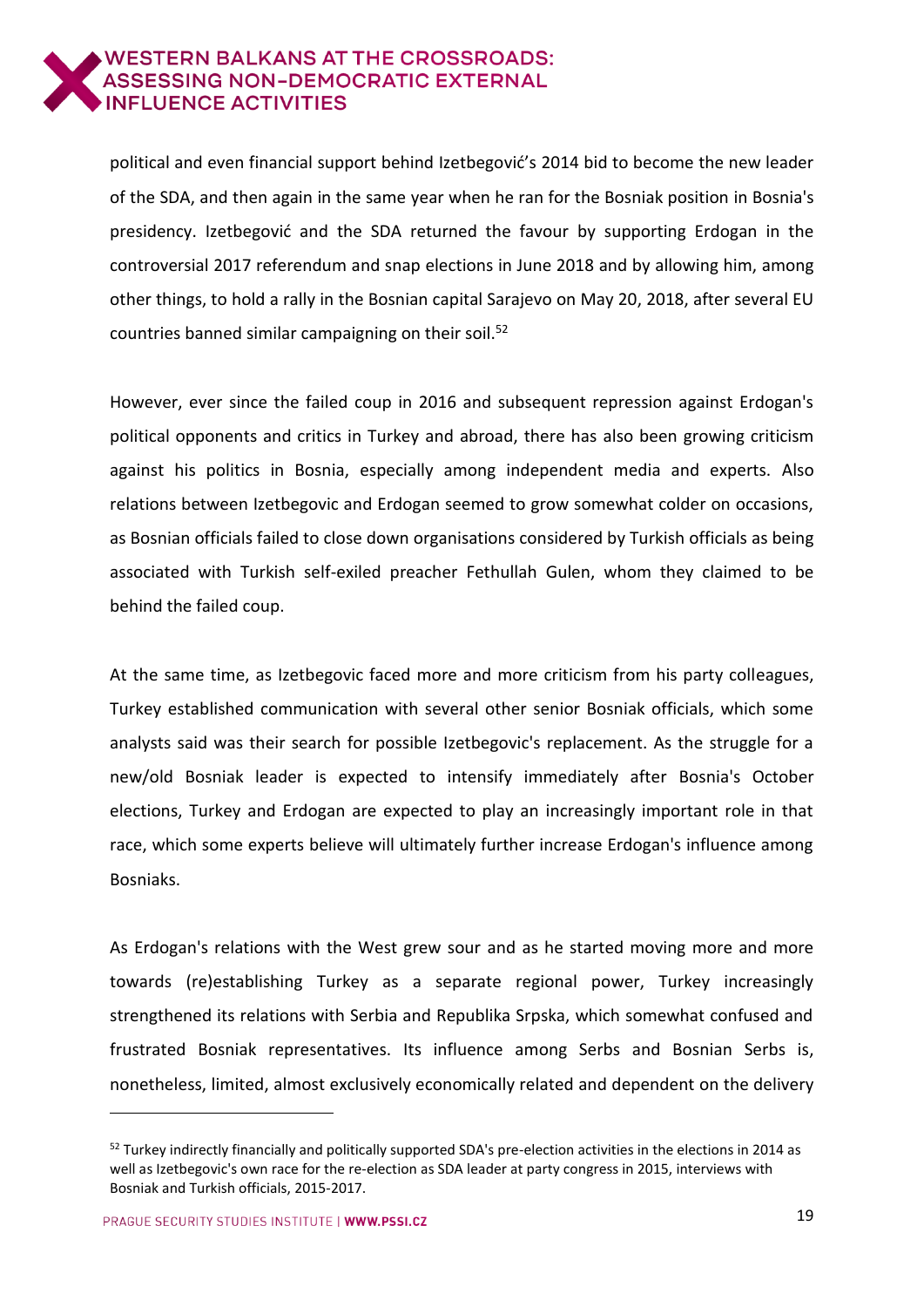

of Erdogan's promise of major investments into infrastructure and business projects in Serbia and BiH.

The recent rapprochement between Turkey and Russia at the moment still has no concrete impact on the ground in BiH. However, it continues having a somewhat confusing effect on the local actors who were accustomed to the situation where Russian and Turkish conflicting relations were also reflected in the fact that they were supporting parties and leaders who were at odds with each other in the Balkans (Serbs and Bosniaks respectively).

#### <span id="page-19-0"></span>**Kosovo**

-

Turkey and Kosovo have developed solid relations at the political level. When Kosovo declared its independence in 2008, Turkey was among the first to recognise the new state. Kosovo President, Hashim Thaci, who has been in power since 2007, has a close relationship with Turkish President, Recep Tayyip Erdogan.<sup>53</sup> The two have met on a number of occasions while Thaci also attended Erdogan's inauguration ceremony among only a handful of other European leaders.<sup>54</sup>

However, the closeness between the two leaders has quite often raised eyebrows of some in Kosovo. For instance, in October 2013, during a visit to Kosovo, Erdogan stated that "Turkey is Kosovo and Kosovo is Turkey." Given Turkish tendencies towards the region of the Balkans, the statement triggered negative reactions in Kosovo, mainly by political commentators, historians and different civil society organisations. Political leaders, however, remained silent. Perhaps due to the ongoing election campaign at that time.<sup>55</sup> Former

<sup>53</sup> "Thaci Firms up Kosovo's Alliance With Turkey," *Balkan Insight*, December 30, 2016, http://www.balkaninsight.com/en/article/thaci-in-turkey-12-30-2016.

<sup>54</sup> "Balkan Leaders Flock to Erdogan Inauguration," Balkan Insight, July 9, 2018,

http://www.balkaninsight.com/en/article/balkan-leaders-flock-to-erdogan-inauguration-07-09-2018.

<sup>55</sup> "The 'Provocative' Speech," *Radio Evropa e Lire*, October 25, 2013,

https://www.evropaelire.org/a/25147851.html.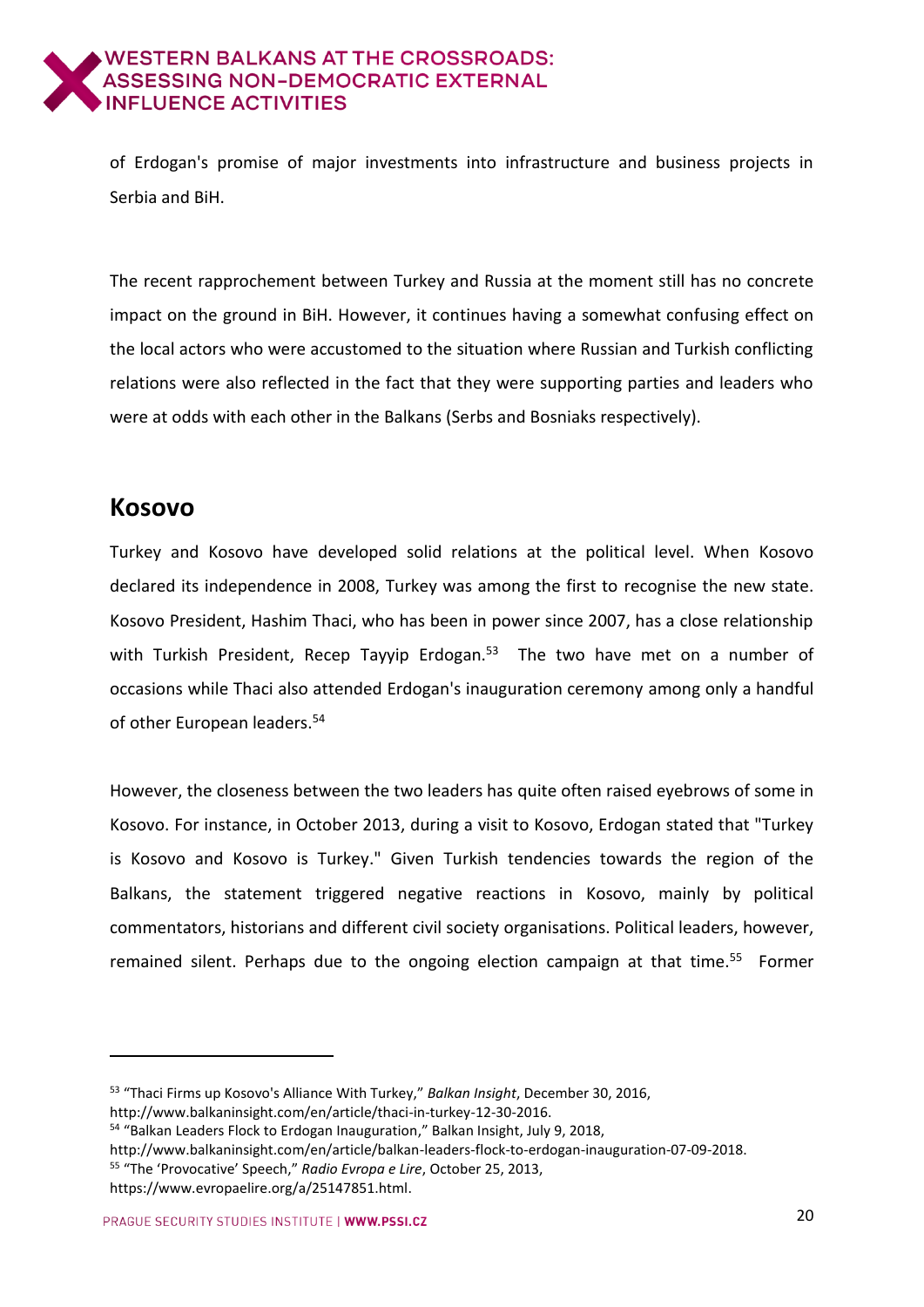Turkish Foreign Minister, Ahmet Davutoglu, said that Erdogan's statement had been misinterpreted in Kosovo.<sup>56</sup>

The main concern for the relations between the two countries happened in April 2018 when the six Turkish citizens residing in Kosovo were deported to Turkey in a quite suspicious manner.<sup>57</sup>

The Turkish citizens who were believed to be close to cleric Fethullah Gulen were arrested and then deported to Turkey without prior notice, during an operation that is said to have been carried out in violation of legislation in effect in Kosovo. Erdogan applauded the joint operation of Turkish Intelligence Agency and Kosovo authorities, but not so the Kosovo Prime Minister Ramush Haradina who said the deportation happened without his knowledge. <sup>58</sup> However, a few months following this incident, no signs of strain in Kosovo-Turkey relations can be seen. In July 2018, Thaci attended the inauguration ceremony of Erdogan in Ankara.

Although the deportation and the Turkish interference triggered harsh reactions in Kosovo, this development was eventually overshadowed by other regional and global developments. Kosovo has not taken any measures even against the Turkish company that is believed to have deceived the Kosovo authorities when getting a permit to carry out a commercial flight from Pristina Airport while being involved in the deportation of the Turks. Overall, Kosovo authorities' reaction could be considered as a weak response to this incident.<sup>59</sup>

<sup>56</sup> "Erdogan 'Misunderstood' Over 'Turkey is Kosovo' Claim," *Balkan Insight*, October 28, 2013,

http://www.balkaninsight.com/en/article/davutoglu-erdogan-s-kosovo-statement-misinterpreted/2027/2. <sup>57</sup> See "Briefing paper I: East vs. West," PSSI, https://www.balkancrossroads.com/bp-i-east-vs-west. See also "Turkey's Erdogan Slams Kosovo Criticism Of Deportation Of Gulen-Linked Turks," *Radio Free Europe*, March 31, 2018, https://www.rferl.org/a/kosovo-investigation-arrest-deportation-turkey-teachers-gulen/29137309.html. <sup>58</sup> "Kosovo PM Denies Knowing About Turks' Deportation," *Balkan Insight*, March 29, 2018,

http://www.balkaninsight.com/en/article/turks-arrested-in-kosovo-deported-to-turkey-03-29-2018. <sup>59</sup> Nektar Zogjani, "Kosovo Has Forgiven Turkey's Interference Too Easily," *Balkan Insight,* July 23, 2018, http://www.balkaninsight.com/en/article/kosovo-has-forgiven-turkey-s-interference-too-easily-07-19-2018.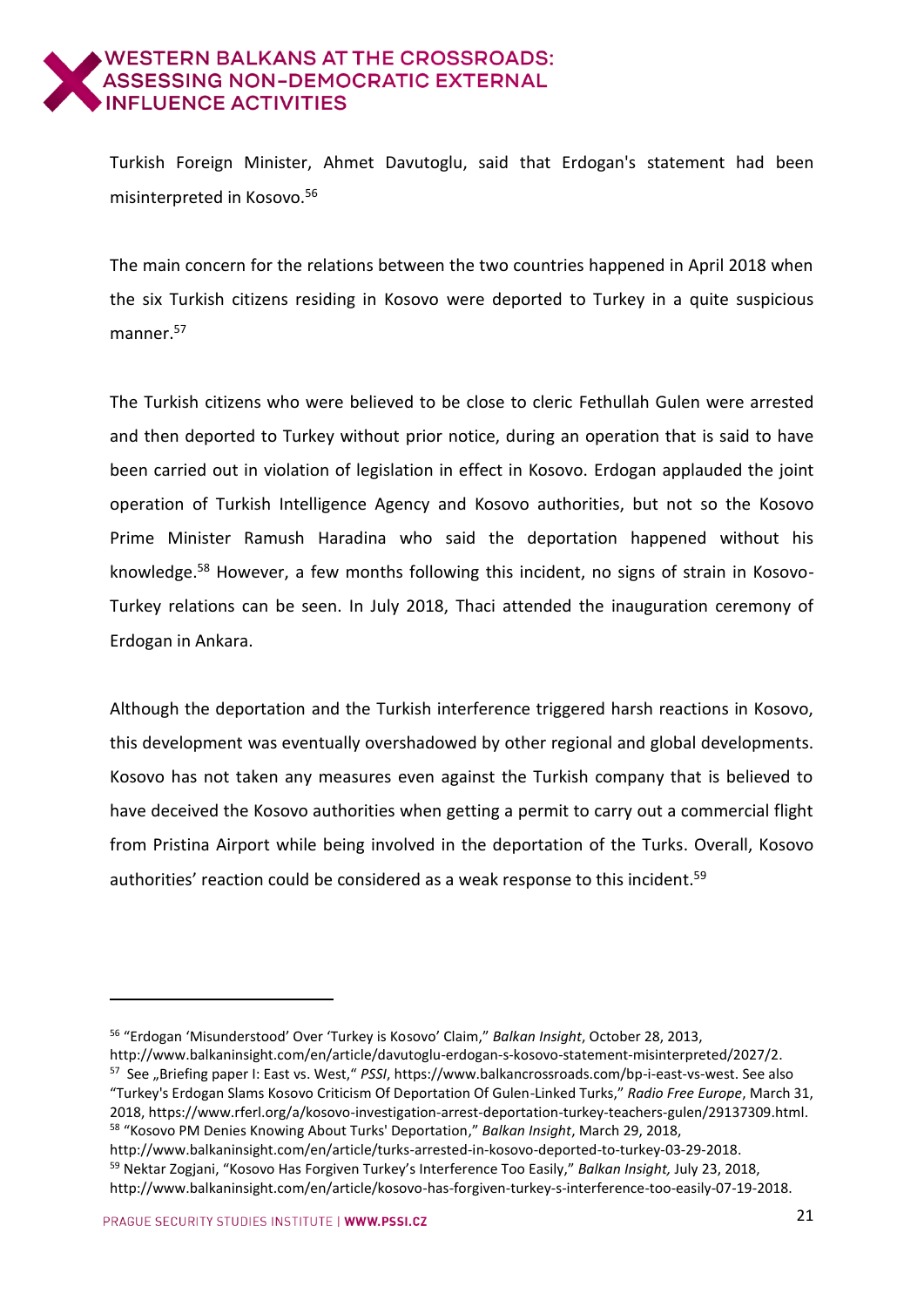

### <span id="page-21-0"></span>**Macedonia**

Turkey has been exercising clear influence over Macedonian politics, which is not particularly odd, having in mind both its history under the Ottoman Empire and the fact that around 4 % of the population identifies as ethnic Turks.

There are three active Turkish political parties in Macedonia (Türk Demokratik Partisi, Makedonya Türk Demokratik Partisi Tarihçesi, Makedonya'da Türklerin Ulusal Birlik Hareketi). Makedonya Türk Demokratik Partisi Tarihçesi's honorary president, Adnan Qahil, currently serves as the Minister without Portfolio in the Government of Macedonia in charge of foreign investments. TDP has one member of the Parliament (Enes Ibrahim), and he is in coalition with the governing party SDSM.<sup>60</sup> TDP's current affiliation with the centre-left SDSM, however, reveals little about the party's ideology, as they have also been in government coalitions with the conservative VMRO-DPMNE in the past. $61$  The party appears to have close relations with the AKP and Turkish President Erdogan as high AKP officials often attend TDP's summits.<sup>62</sup> Furthermore, Minister Qahil seems personally well-connected with Turkish politicians; recently, he was photographed with the Turkish President on Erdogan's private jet.<sup>63</sup>

Another photograph of Erdogan is conspicuously displayed in the office of the longestserving mayor in Macedonia, Ismail Jahovski,<sup>64</sup> who is a member of the Albanian party DUI. Jahovski's family business, the oil company Pucko Petrol, has been the top beneficiary of government contracts.<sup>65</sup> His municipality Plasnica where virtually everyone identifies as

August 29, 2017, [https://makfax.com.mk/daily-news](https://makfax.com.mk/daily-news/%D0%BC%D0%B8%D0%BD%D0%B8%D1%81%D1%82%D0%B5%D1%80%D0%BE%D1%82-%D0%B7%D0%B0-%D1%81%D1%82%D1%80%D0%B0%D0%BD%D1%81%D0%BA%D0%B8-%D0%B8%D0%BD%D0%B2%D0%B5%D1%81%D1%82%D0%B8%D1%86%D0%B8%D0%B8-%D0%B0%D0%B4/)/министерот-за-странски-инвестиции-ад/. <sup>64</sup> "ДУИ ја претстави изборната програма во општина Ппласница," *24*, September 26, 2017,

<sup>&</sup>lt;sup>60</sup> "Министерот Ќахил во посета на Анкара," *Makfax*, August 29, 2017, https://makfax.com.mk/dailynews/министерот-за-странски-инвестиции-ад/.

<sup>61</sup> "Избрана новата Влада на Република Македонија," *Sitel*, June 1, 2017[, https://sitel.com.mk/izbrana](https://sitel.com.mk/izbrana-novata-vlada-na-republika-makedonija)[novata-vlada-na-republika-makedonija.](https://sitel.com.mk/izbrana-novata-vlada-na-republika-makedonija)

<sup>62</sup> "THP Genel Başkanlığına Enes İbrahim Seçildi," *Yeni Balkan*, November 19, 2017,

http://www.yenibalkan.com/gundem/thp-genel-baskanligina-enes-ibrahim-secildi-h11459.html. <sup>63</sup> "Министерот за странски инвестиции, Аднан Ќахил, славел историска битка со Ердоган," *Makfax*,

[https://www.24.mk/dui-ja-pretstavi-izbornata-programa-vo-opshtina-pplasnica.](https://www.24.mk/dui-ja-pretstavi-izbornata-programa-vo-opshtina-pplasnica)

<sup>&</sup>lt;sup>65</sup> Vasko Maglešov, "Пуцко петрол" и "Бауер БГ" ги добиле највредните договори за јавни набавки со општините," Makfax, July 18, 2018, https://makfax.com.mk/ekonomija/пуцко-петрол-и-бауер-бг-ги-добил/.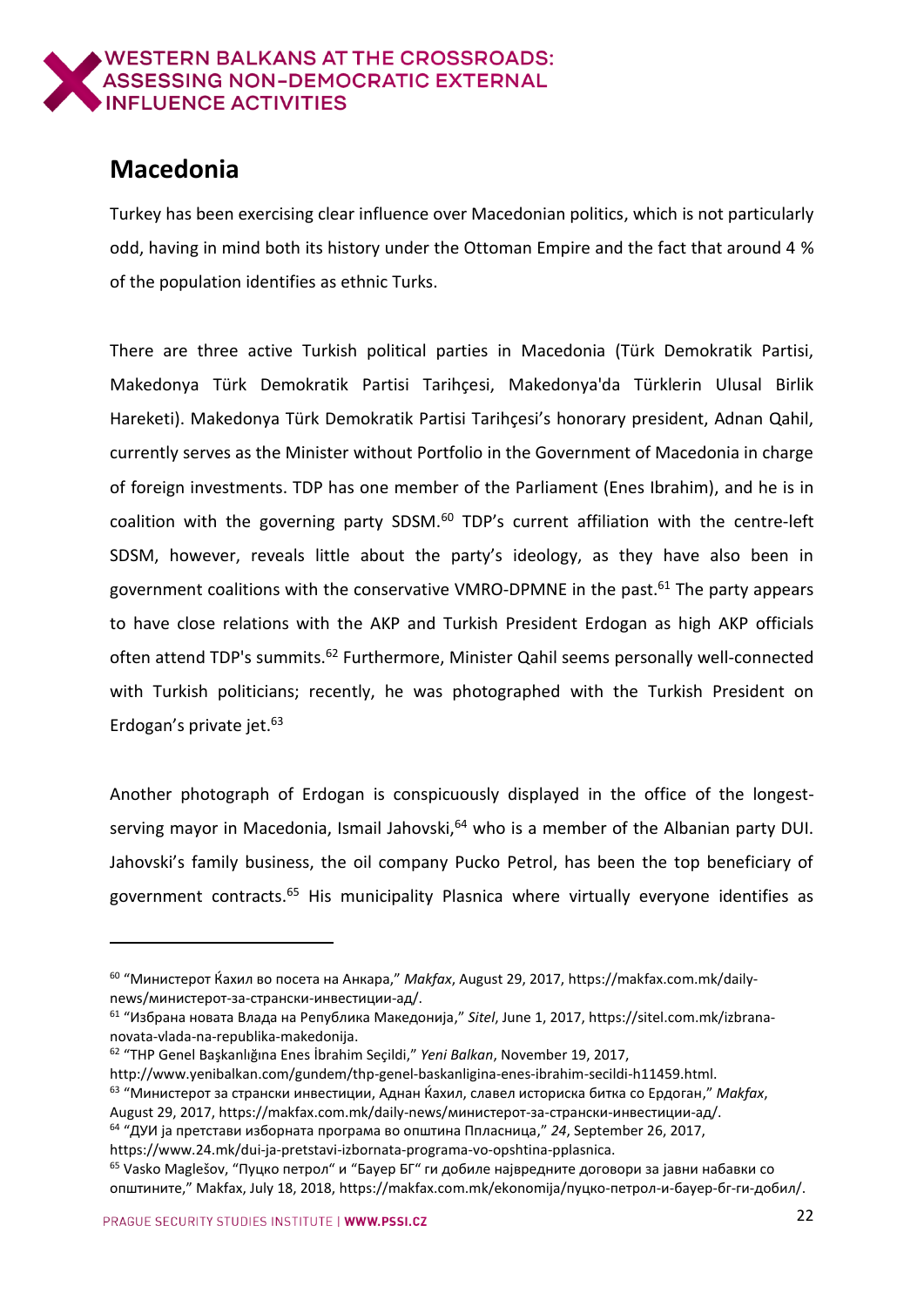

ethnically Turk is, however, the poorest municipality in Macedonia with an unemployment rate of approximately 90 %.<sup>66</sup> The Turkish flag is found everywhere, including outside the new municipal building, the construction of which was funded by the Turkish government through the Turkish Cooperation and Coordination Agency (TIKA). TIKA also funded the reconstruction of the municipality's school.

The Turkish political influence in Macedonia is amplified by the presence of several Turkish media, including Zaman Makedonya, Yeni Balkan, and the Ankara-run Anadolu Agency, as well as six Yahya Kemal high schools and the newly opened Maarif school funded by the Turkish government. 67

Finally, there have been two recent attempts for dramatically scaling up Turkish influence in Macedonian politics, but both seem to have failed, and one has never been definitively proven. The latter refers to the emergence of the Albanian party BESA, which came second among the ethnic Albanian parties in the last parliamentary elections in December 2016.<sup>68</sup> BESA has a strong religious component and has been widely rumoured to be financed directly by the Turkish government, which BESA leaders have persistently denied.<sup>69</sup> The party has meanwhile split into two factions, one of which has joined the ruling coalition and the other has stayed in opposition.

The second attempt relates to the increasing references to Macedonia in the rhetoric of Erdogan himself, especially with regards to the name dispute. Given Turkey's strained relations with Greece, Turkey's firm opposition to Macedonia's name change comes as no

 $66$  ""Проверено": Бизнисот на државни тендери врви, менаџирањето со општина Пласница оди тешко", *24*, July 1, 2018, [https://www.24.mk/%E2%80%9Eprovereno%E2%80%9C-biznisot-na-drzhavni-tenderi-vrvi](https://www.24.mk/%E2%80%9Eprovereno%E2%80%9C-biznisot-na-drzhavni-tenderi-vrvi-menadziranjeto-so-opshtina-plasnica-odi-teshko)[menadziranjeto-so-opshtina-plasnica-odi-teshko;](https://www.24.mk/%E2%80%9Eprovereno%E2%80%9C-biznisot-na-drzhavni-tenderi-vrvi-menadziranjeto-so-opshtina-plasnica-odi-teshko) Vlado Apostolov, "Тивко и сиромашно предизборие во Пласница," *Prizma*, September 29, 2017, http://prizma.mk/tivko-siromashno-predizborie-vo-plasnitsa/. <sup>67</sup> "Turkish ambassador implies Gülen schools in Macedonia raise terrorists," *Turkish Minute*, May 9, 2018,

[https://www.turkishminute.com/2018/05/09/turkish-ambassador-implies-gulen-schools-in-macedonia-raise](https://www.turkishminute.com/2018/05/09/turkish-ambassador-implies-gulen-schools-in-macedonia-raise-terrorists/)[terrorists/.](https://www.turkishminute.com/2018/05/09/turkish-ambassador-implies-gulen-schools-in-macedonia-raise-terrorists/)

<sup>68</sup> Ivana Sekularac and Kole Casule, "Macedonia's nationalists win election: official results," *Reuters*, December 12, 2016, [https://www.reuters.com/article/us-macedonia-election-result-idUSKBN1412L2.](https://www.reuters.com/article/us-macedonia-election-result-idUSKBN1412L2)

<sup>69</sup> "Касами: Беса ќе ја редефинира Македонија," *Republika Online*, December 12, 2016, [https://republika.mk/703894.](https://republika.mk/703894)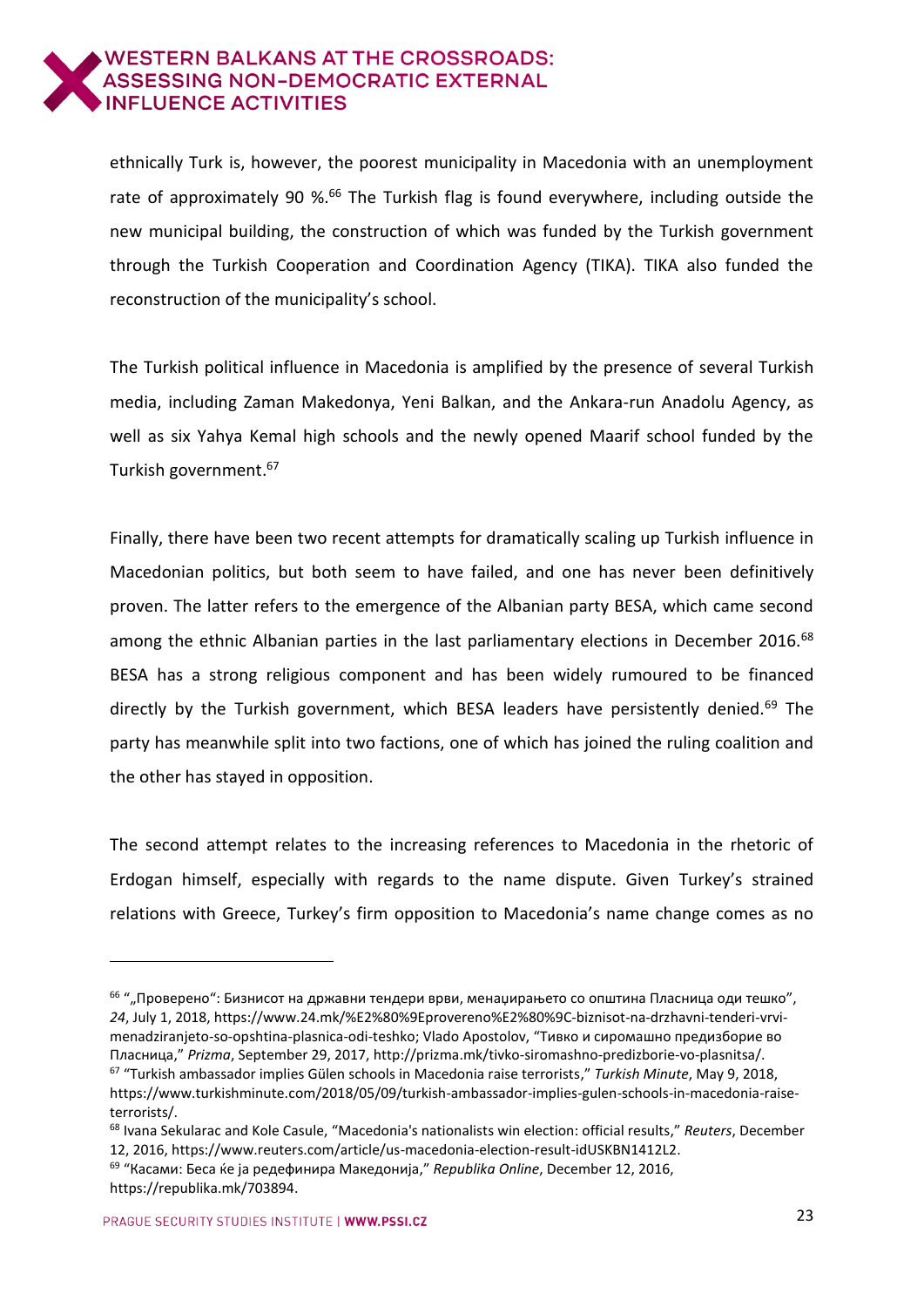

surprise. Erdogan has stated that "Turkey will never leave its [Macedonian] brothers alone."<sup>70</sup>

### <span id="page-23-0"></span>**Montenegro**

Montenegro's President Milo Đukanović keeps very friendly relationships with high Turkish officials mainly because of Turkish business-people and companies that have started investing in the country. He has recently described the political relations between the two countries as excellent. In addition, Montenegro's Muslim community and the Bosniak party, as well as other minority parties, such as ethnically Albanian ones, are also on good terms with their Turkish counterparts. For instance, this year's Erdoğan's presidential inauguration was attended by the head of the Montenegrin Islamic Community Rifat Fejzić. He also congratulated Erdoğan on the controversial results of 2017 referendum due to which the Turkish President significantly expanded his powers.<sup>71</sup>

### <span id="page-23-1"></span>**Serbia**

-

As for the Turkish political relations with Serbia, economic interests have led both countries to overcome historical animosities. Erdogan has in recent years established very close links with the Serbian President Aleksandar Vučić, whom he occasionally invites to various events. Rapprochement has also been readily visible in Vučić´s actions. During his visit to Ankara in May 2018, where he discussed infrastructure projects and other issues with Erdogan, Vučić proclaimed that Turkey is "the biggest power, the strongest country in the Balkans."<sup>72</sup> Another telling sign was his presence during the Erdogan´s presidential inauguration ceremony in July 2018.

<sup>70</sup> "Erdogan: Macedonia Will Always Remain Macedonia," *World Macedonian Congress*, February 6, 2018, http://www.wmc-a.com/erdogan-macedonia-will-always-remain-macedonia/.

<sup>71</sup> "Fejzić: Erdogan dao svijetu lekciju iz demokratije," Vijesti online, accessed September 6, 2018, http://www.vijesti.me/vijesti/fejzic-erdogan-dao-svijetu-lekciju-iz-demokratije-934355. <sup>72</sup> Weise, "Turkey´s Balkan comeback."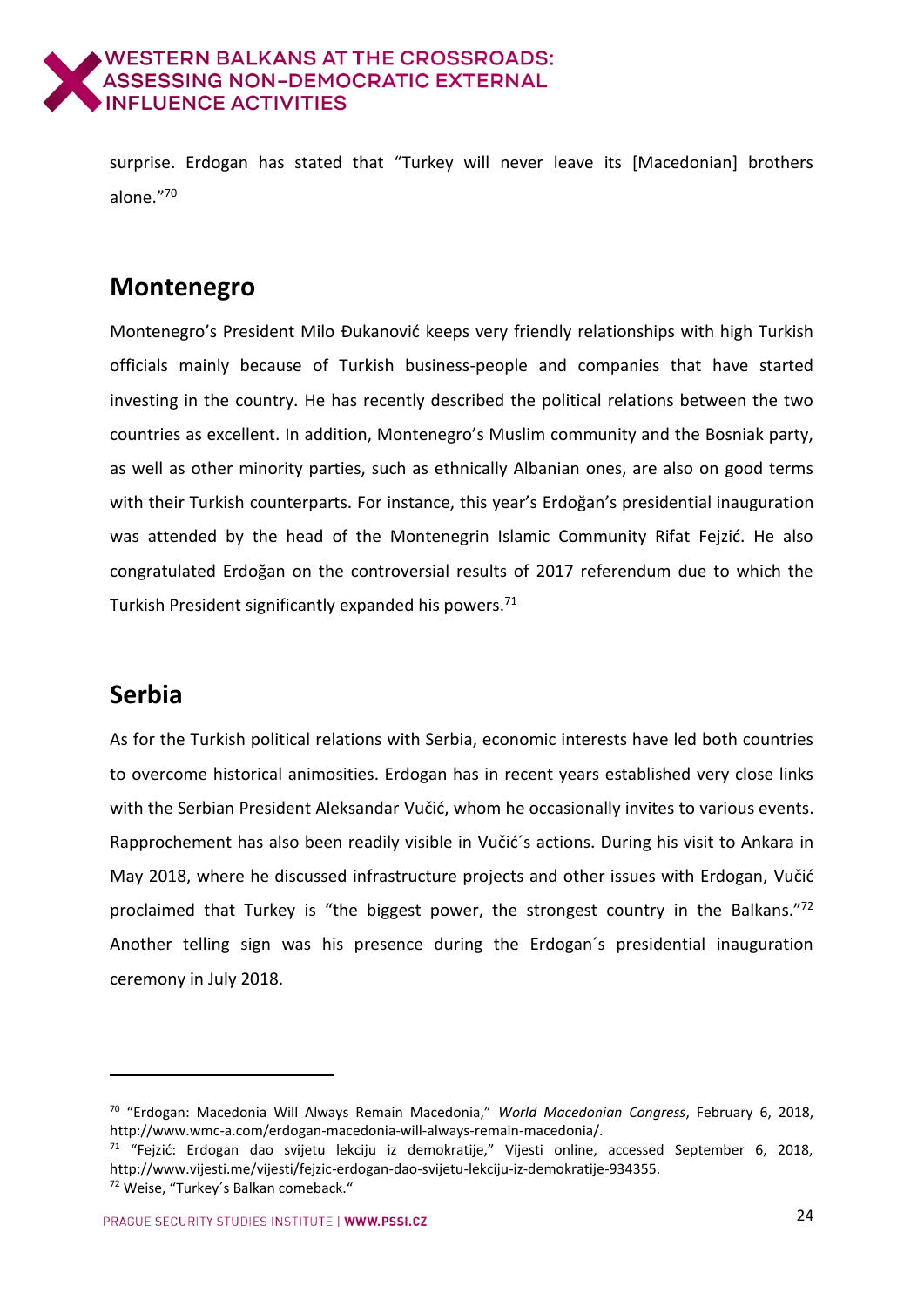

If we take into account that in the recent period European officials discreetly or less discreetly distance themselves from the Turkish "sultan" wherever they can, it is worrying to see President Vučić publicly showcasing his worshipping towards Erdogan and his "one-man regime." Despite the government and the President swear in the "European path" and "European values," they strategically turn to illiberal political systems in which one knows "who the boss is."

In return, Serbia gets something much more than potential trade benefits, and that is a strong partnership between rulers in breaking down and abusing all democratic standards. That is why Serbian President Vučić is wholeheartedly invited to participate in lavish ceremonies, such as Erdogan's inauguration or opening ceremony of gas pipeline TANAP that bypasses Serbia.

Turkish influence in the internal affairs has been quite effective recently and has most visibly manifested itself in the successful pressure of Turkish Embassy in Belgrade on the central and local self-government in Sandzak region to close all Gülen institutions. For instance, it led the local government in Novi Pazar to announce that it would not provide any support to Gülen's "terrorist organisation."<sup>73</sup> Moreover, indirect influence on Serbian judiciary led to the extradition of an asylum-seeking Kurdish political activist to Turkey in December 2017, despite the UN Committee Against Torture urging Serbian authorities not to do so.<sup>74</sup>

Last but not least, Erdogan received honorary citizenship from Novi Pazar, the cultural centre of the Sandzak region in Serbia. According to the Mayor of Novi Pazar, Nihat Bisevac, "the implementation of many projects, investments, and the protection of cultural and historical heritage are just a few of the reasons for this symbolic gesture for Erdogan".<sup>75</sup> Erdogan supports various political and religious leaders in the Sandzak region, and he also visited the

<sup>73</sup> See "Briefing paper I: East vs. West," *PSSI*, https://www.balkancrossroads.com/bp-i-east-vs-west.

<sup>74</sup> Maja Zivanovic, "Serbia Ignores UN and Extradites Kurd to Turkey," *Balkan Insight*, December 26, 2017, http://www.balkaninsight.com/en/article/serbia-extradited-kurdish-political-activist-to-turkey-12-26-2017.

<sup>75</sup> "Erdogan to receive honorary citizenship from Novi Pazar," *AA.com*, April 20, 2018, https://www.aa.com.tr/en/europe/erdogan-to-receive-honorary-citizenship-from-novi-pazar/1123869.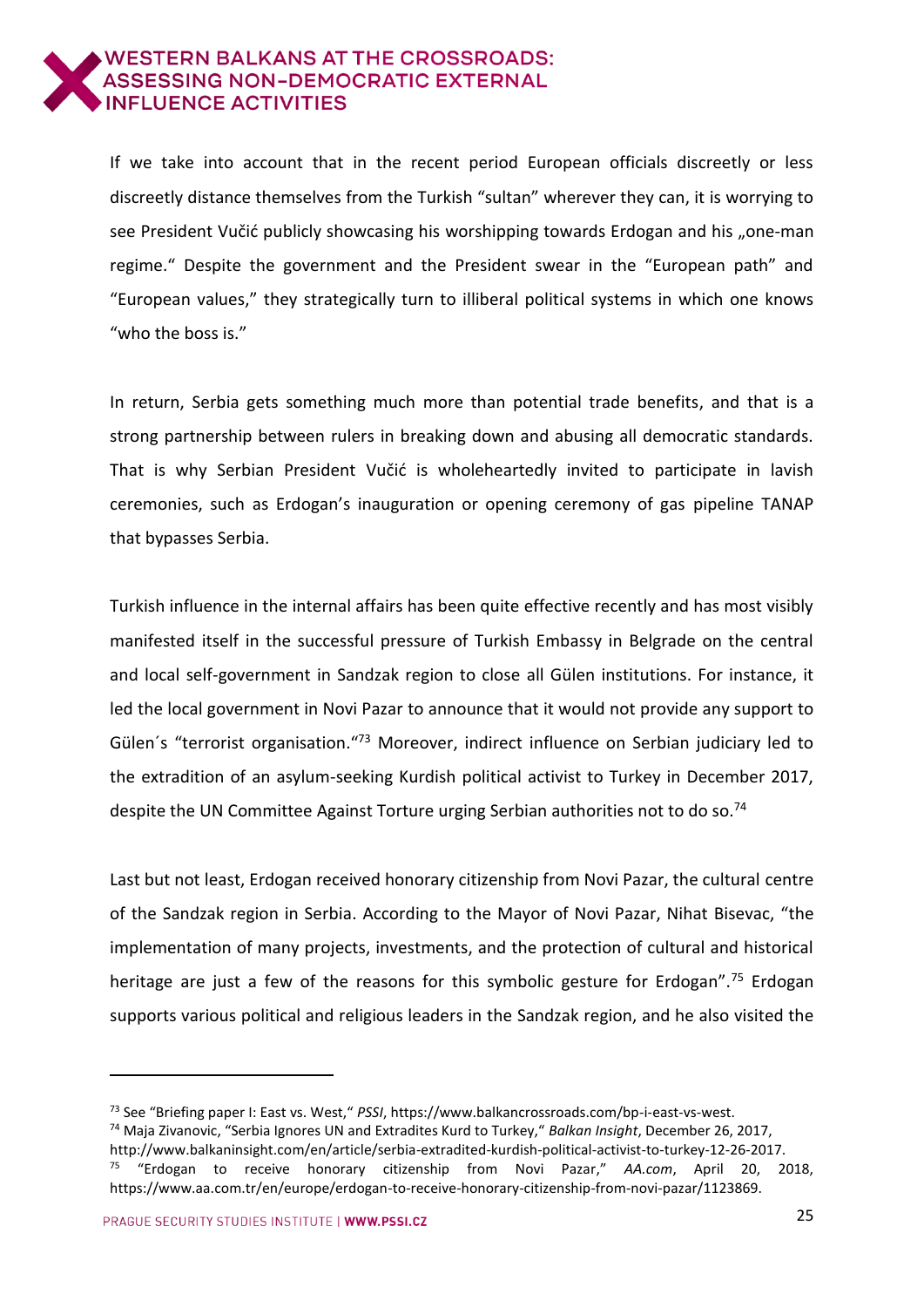

region during pre-election campaigns. For such an extensive involvement in Sandzak and its support of some political leaders and parties that advocate for a secession from Serbia, Turkey is perceived as a potential spoiler in Serbia.

# <span id="page-25-0"></span>**Iran and the Gulf States**

Historically, Iran and the Gulf States have not been politically involved in the Western Balkan countries in any significant manner. The only exception was Bosnia and Herzegovina during and after the war in the 1990s when Muslim countries were providing financial and political support to the Bosnian government led by Alija Izetbegovic.

Involvement of Islamic countries decreased significantly following the September 11, 2001, terrorist attack on New York and the subsequent global war on terrorism which saw many Islamic NGOs being shut down or reducing their activities in BiH. Presence of Islamic countries started increasing again in recent years, especially in BiH and Serbia, as a result of the weakening of EU and US presence in the Balkans. Yet, it never amounted to any significant political involvement or influence and remained limited to personal and business links with key Bosniak and Serbian officials.

#### <span id="page-25-1"></span>**Bosnia and Herzegovina**

Iran as well as the most Gulf states have very limited political involvement and influence in BiH. Their presence is mostly reflected through personal or business links with key Bosniak officials as well as cultural and religious cooperation and links.

Islamic countries' presence in BiH was much more obvious during and immediately after BiH's 1992-5 war when Bosniak leadership relied on financial support from any Islamic country willing to help. The money was mostly used for the purchase of weapons for the Bosnian army.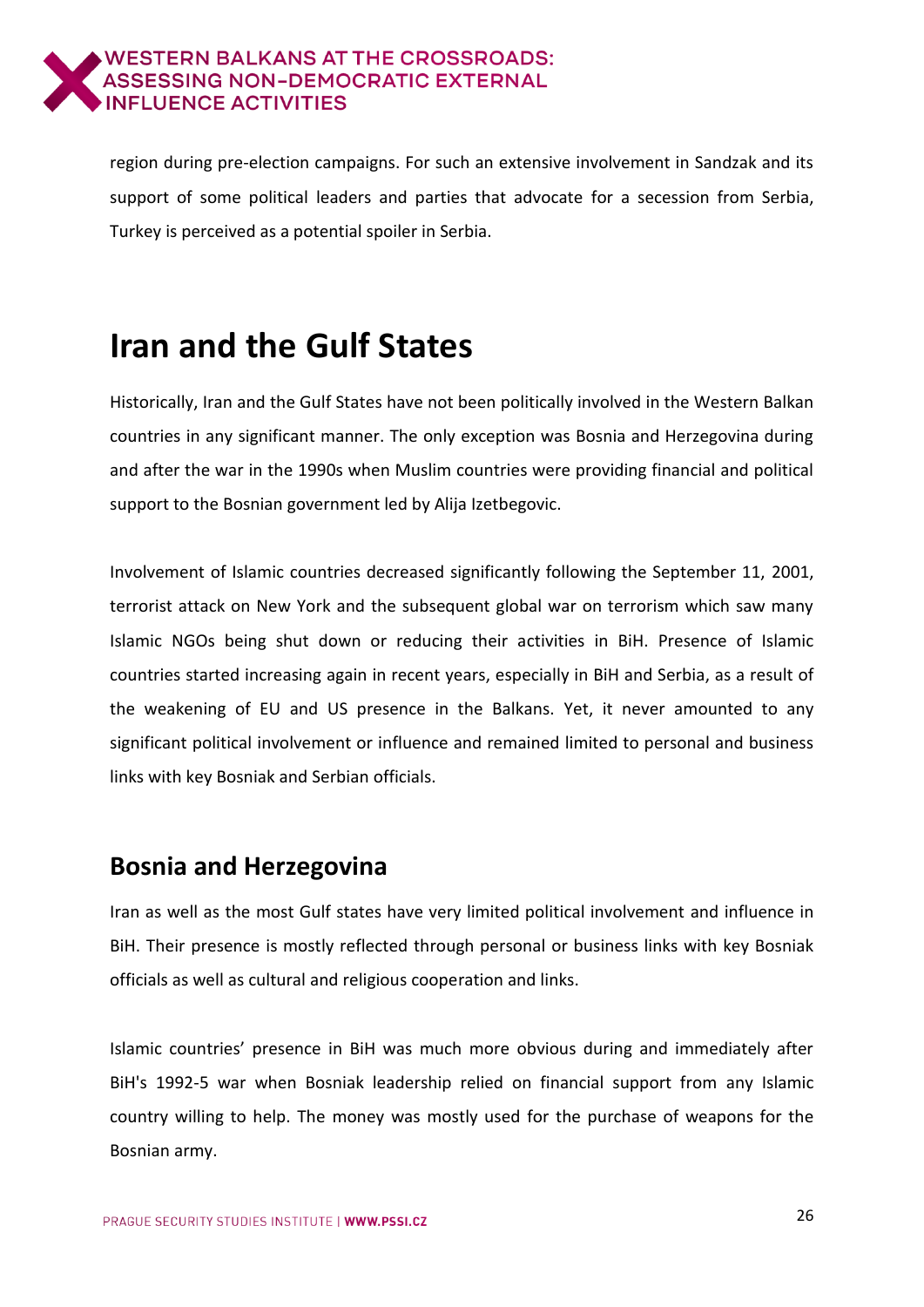

Majority of Bosnian Muslims, who are traditionally adherent to moderate Sunni Islam of the Hanafi school of jurisprudence and who were historically oriented towards Europe, find versions of Islam practiced in the Gulf countries, let alone Shia Islam which is in majority practiced in Iran, to be strange and unfamiliar. Therefore, these versions of Islam often cause confusion or even frustrations and rejection in the local community. Nevertheless, Bosniaks who were at the time fighting for bare survival were more than happy to accept any assistance offered. 76

Involvement of Islamic countries decreased significantly following the September 11, 2001, terrorist attack on New York and the subsequent global war on terrorism which saw many Islamic NGOs being shut down or reducing their activities in BiH. Presence of Islamic countries started increasing again in recent years, as a result of the weakening of EU and US presence in BiH, yet it never amounted to any significant political involvement or influence and remained limited to personal and business links with key Bosniak officials, usually with the Izetbegović family.

#### <span id="page-26-0"></span>**Kosovo**

-

Kosovo has a Muslim majority population, but this fact has had no impact in gaining recognition of its independence by a big number of Muslim countries, including Iran and Iraq, the main reason being political ties with Russia via Serbia or the U.S.'s direct support to Kosovo's breaking away from Serbia.<sup>77</sup> As a consequence, Kosovo has almost no cooperation and communication at the political level with Iran.

<sup>76</sup> "Bosnia's Dangerous Tango: Islam and Nationalism," *International Crisis Group report,* February 26, 2013, https://www.crisisgroup.org/europe-central-asia/balkans/bosnia-and-herzegovina/bosnia-s-dangerous-tangoislam-and-nationalism.

<sup>77</sup> "Turkey urges Muslim countries to recognize Kosovo," *AA Agency*, April 22, 2016,

https://www.aa.com.tr/en/turkey/turkey-urges-muslim-countries-to-recognize-kosovo/559724.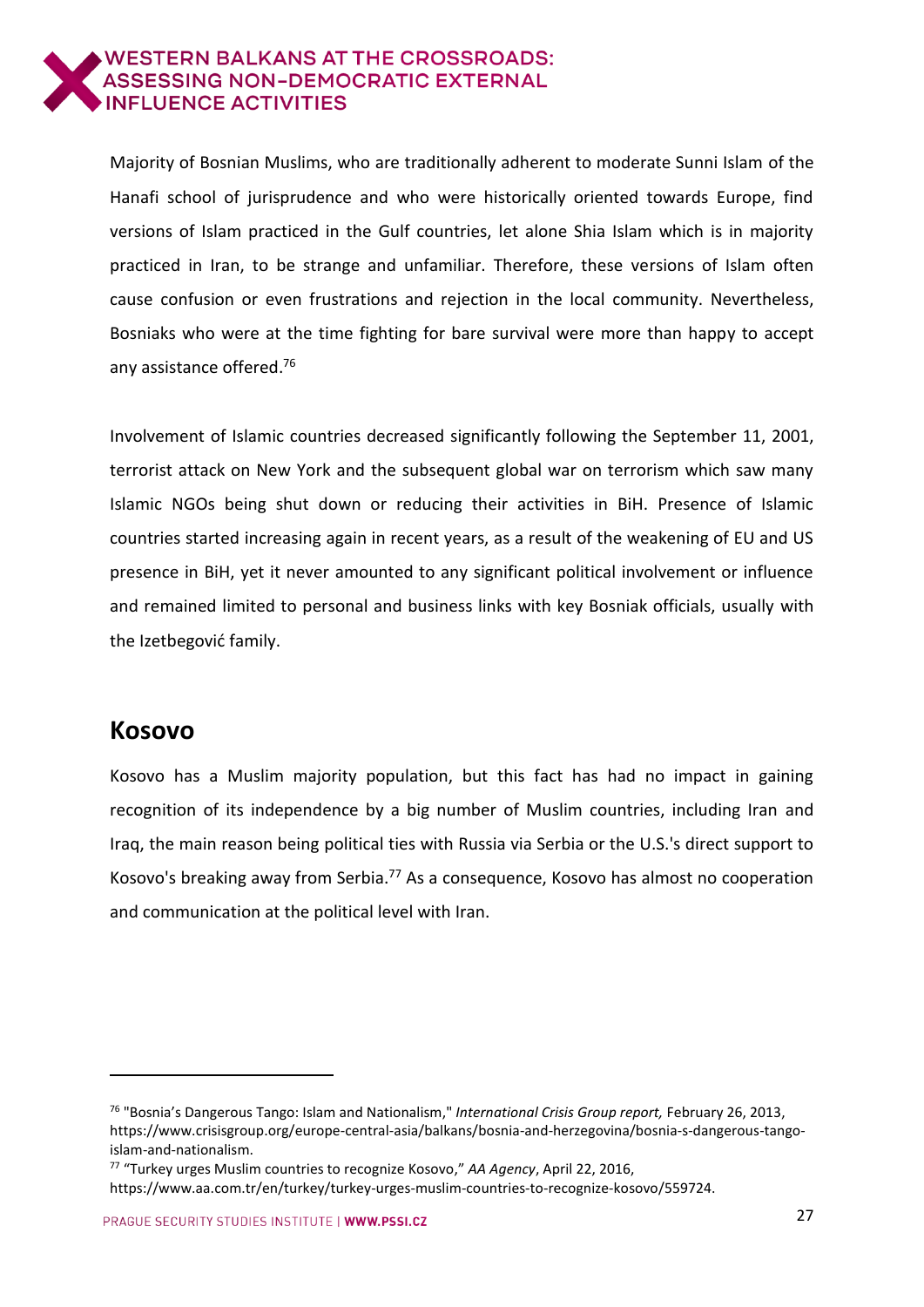

Kosovo Government officials have admitted that Gulf money advocating Wahabi brand of Islam permeated Kosovo in the recent past, $78$  there is, however, no broader involvement of the Gulf states on the political level.

### <span id="page-27-0"></span>**Macedonia**

There are no clear signs of influence by the Gulf states and Iran in Macedonian politics. The Gulf States have chiefly been linked to radicalisation efforts and activities, which in turn affect the political and voting behaviour of certain segments of the population. However, there have been no signs of direct meddling in Macedonian politics.

#### <span id="page-27-1"></span>**Montenegro**

The Gulf States and Iran are not largely politically or economically involved in Montenegro. The United Arab Emirates (UAE) and Qatar have been the most significant investors in the country. Saudi Arabia has little investments currently but there are talks about future developments, mainly in the area of elite tourism.

## <span id="page-27-2"></span>**Serbia**

-

The Serbian-Arabic fairy tale began in 2013, when Sheikh Muhammad bin Zayed of the UAE first visited Serbia and decided to buy a hotel on Mt. Kopaonik in the property of Jugobanka (ex YU bank), making it the first of many controversial UAE "investments" in Serbia in the years to come. 79

Despite UAE's strong support to Kosovo's independence, provision of two low-interest \$1 billion loans to Serbian government to avoid bankruptcy in 2013 and then to plug its public

<sup>78</sup> "Kosovo: The Collateral Damage of Saudi's Funding Extremist Ideology," *Huffington Post*, May 31, 2015, https://www.huffingtonpost.com/hiam-nawas-/kosovo-the-collateral-dam\_b\_10156972.html.

<sup>79</sup> "Hotel Jugobanka prodat," *Kopaonik*, August 22, 2013, https://kopaonik.travel/novosti/hotel-jugobankaprodat.